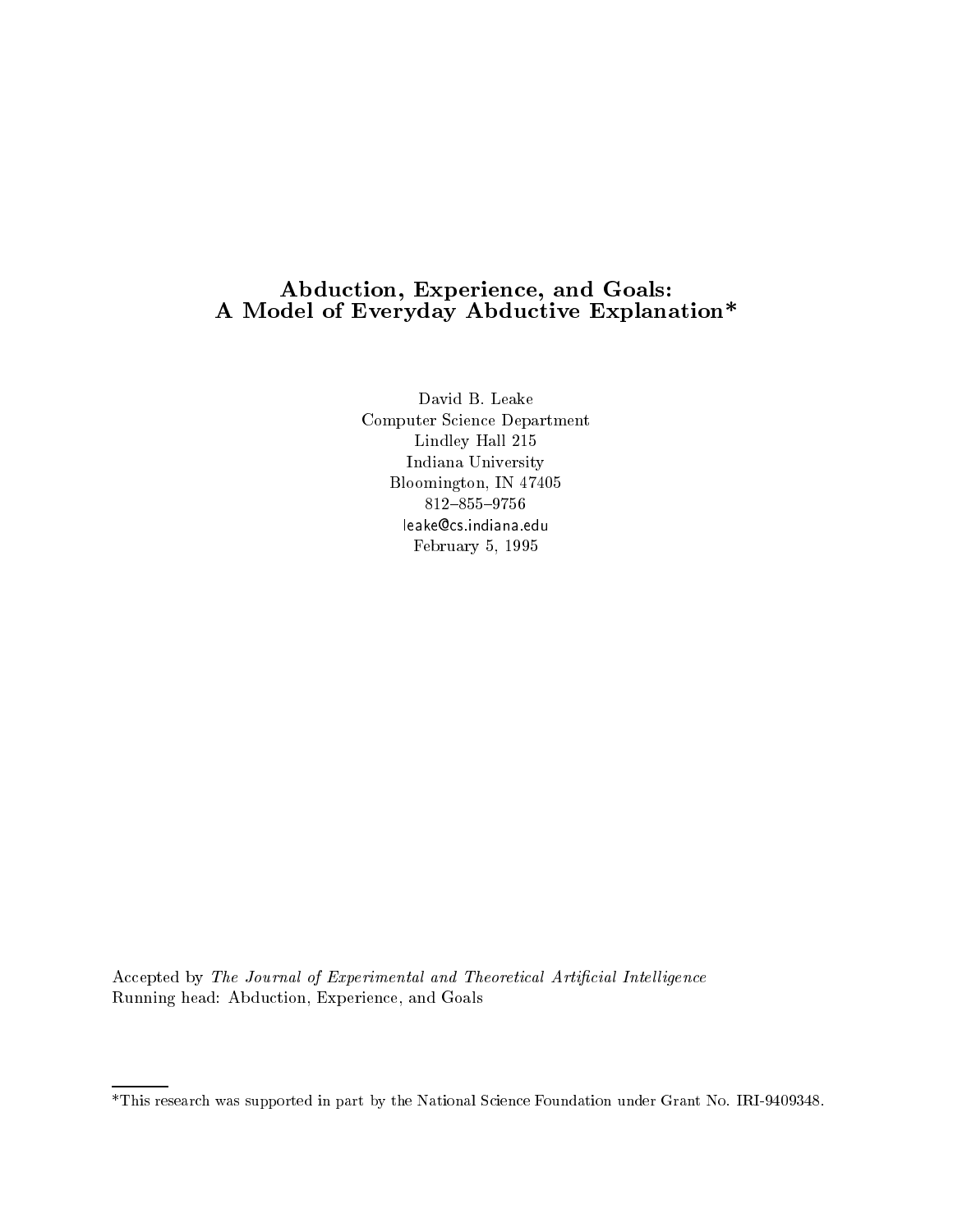# Abduction, Experience, and Goals: A Model of Everyday Abductive Explanation

#### Abstract

Many abductive understanding systems generate explanations by a backwards chaining process that is neutral both to the explainer's previous experience in similar situations and to why the explainer is attempting to explain. This article examines the relationship of such models to an approach that uses case-based reasoning to generate explanations. In this case-based model, the generation of abductive explanations is focused by prior experience and by goal-based criteria reflecting current information needs. The article analyzes the commitments and contributions of this case-based model as applied to the task of building good explanations of anomalous events in everyday understanding. The article identifies six central issues for abductive explanation, compares how these issues are addressed in traditional and case-based explanation models, and discusses benefits of the case-based approach for facilitating generation of plausible and useful explanations in domains that are complex and imperfectly understood.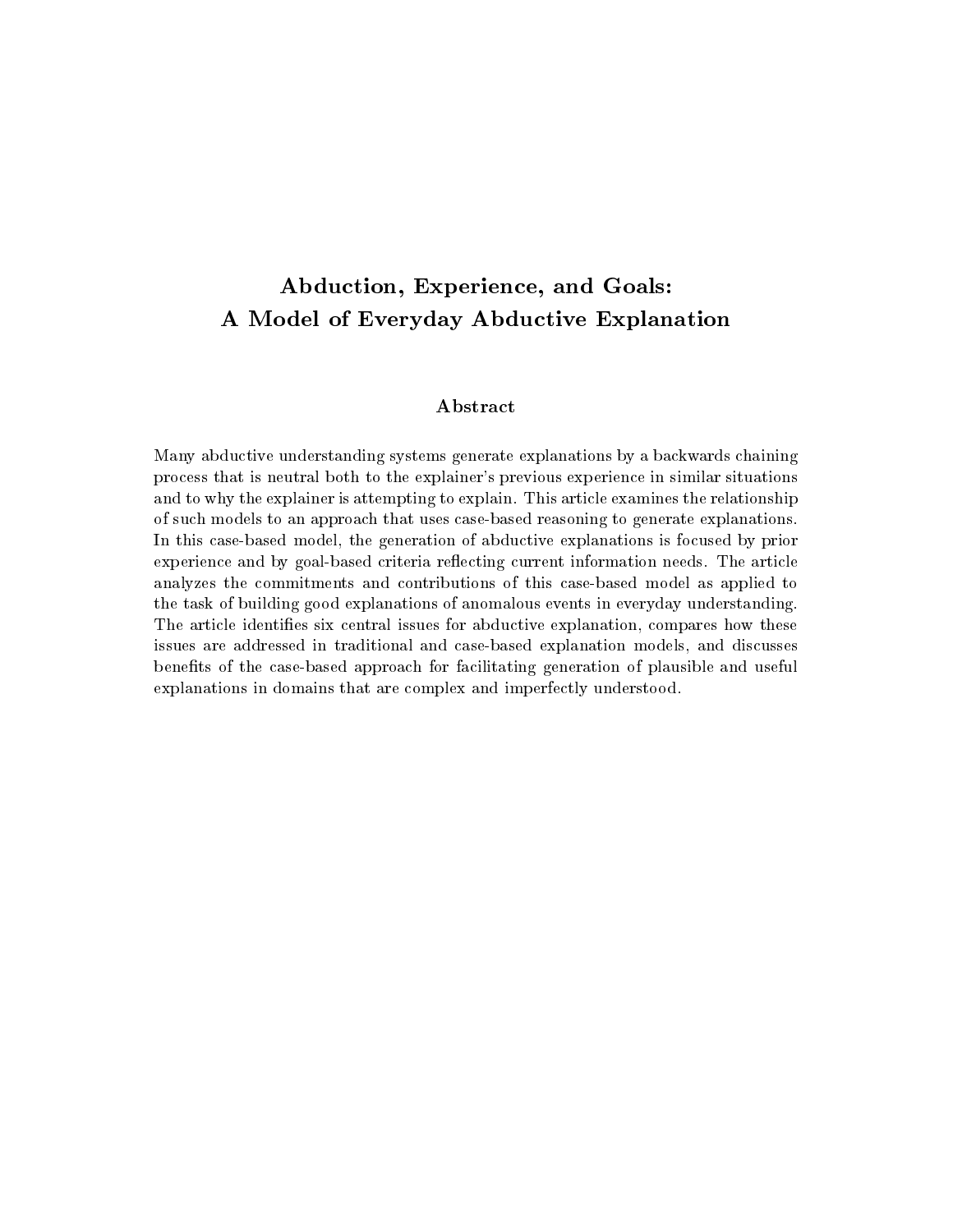#### **Introduction** 1

Abductive inference is the pattern of reasoning involved in forming and accepting explanatory hypotheses (Peirce, 1948). In general, many competing hypotheses may be generated for any phenomenon, requiring the explainer to choose between competing alternatives; as a result, abduction is often characterized as \inference to the best explanation" (Harman, 1965). Modeling the abductive explanation process requires addressing fundamental questions of what constitutes an explanation, how candidate explanations are generated, and what constitutes the "best" explanation.

Many models of abduction address these questions as follows. They view abductive explanations as deductive proofs based on correct domain theories, but whose premises include additional "abductive assumptions;" They model explanation generation as a backwards chaining process that generates each new explanation by starting from scratch, without being influenced by prior experience; and they model the selection of the "best" explanation as being based solely on likelihood or plausibility, rather than reflecting the changing needs for information that motivate explanation (Charniak & Goldman, 1991; Charniak & Shomony, 1994; Hobbs, Stickel, Appelt, & Martin, 1993; Josephson & Josephson, 1994; Kautz & Allen, 1986; Konolige, 1990; Levesque, 1989; O'Rorke, 1994; Poole, 1989; Zadrozny, 1994). Although such approaches have proven useful in a number of contexts, problems arise when trying to apply these methods to the rich domain of everyday abductive explanation. Modeling everyday abductive reasoning requires confronting the ramications of imperfect knowledge, limited reasoning resources, and pragmatic motivations for explaining.

An alternative model explanation generation relying on case-based reasoning was developed largely to address the problems of everyday abductive explanation (Kass, 1986; Leake, 1992; Leake & Owens, 1986; Schank, 1986; Schank, Riesbeck, & Kass, 1994). The case-based model generates new explanations by retrieving explanations of relevant prior episodes and adapting them to fit the new situation in light of the explainer's needs for information. In this model, the prior experiences of the explainer are fundamental to focusing search for candidate explanations, and the motivations for explaining are reflected in both the explanation generation and selection processes.

Detailed descriptions of the mechanisms involved in the case-based explanation generation process are available elsewhere (Kass, 1990, 1992; Leake, 1992; Schank et al., 1994). Consequently, this article will not discuss specifics of those mechanisms. Instead, its goal is to analyze the commitments and contributions of the case-based approach to explanation generation. It will accomplish this goal by identifying a set of fundamental issues affecting abductive explanation and using those issues as dimensions along which to compare different approaches to abductive explanation. In these comparisons, the article's primary focus will be on comparing the case-based model to other models of abductive understanding.

The article identifies six central issues in abductive reasoning to use as points of comparison for different approaches: whether explanations are viewed as deductive proofs or as plausible reasoning, when to decide to explain a situation, what to explain about a given situation, how to generate explanations, how to determine the \best" explanation, and the appropriate level of integration between the processes that generate candidate explanations and that select the \best" candidate. The comparison illuminates the need of an everyday explainer to deal with imperfect domain theories, to focus explanation generation according to goal-based information needs, and to closely couple pragmatic considerations with explanation generation. This discussion illuminates

<sup>&</sup>lt;sup>1</sup>The paper Leake (1993) contains an initial sketch of a number of these points of comparision.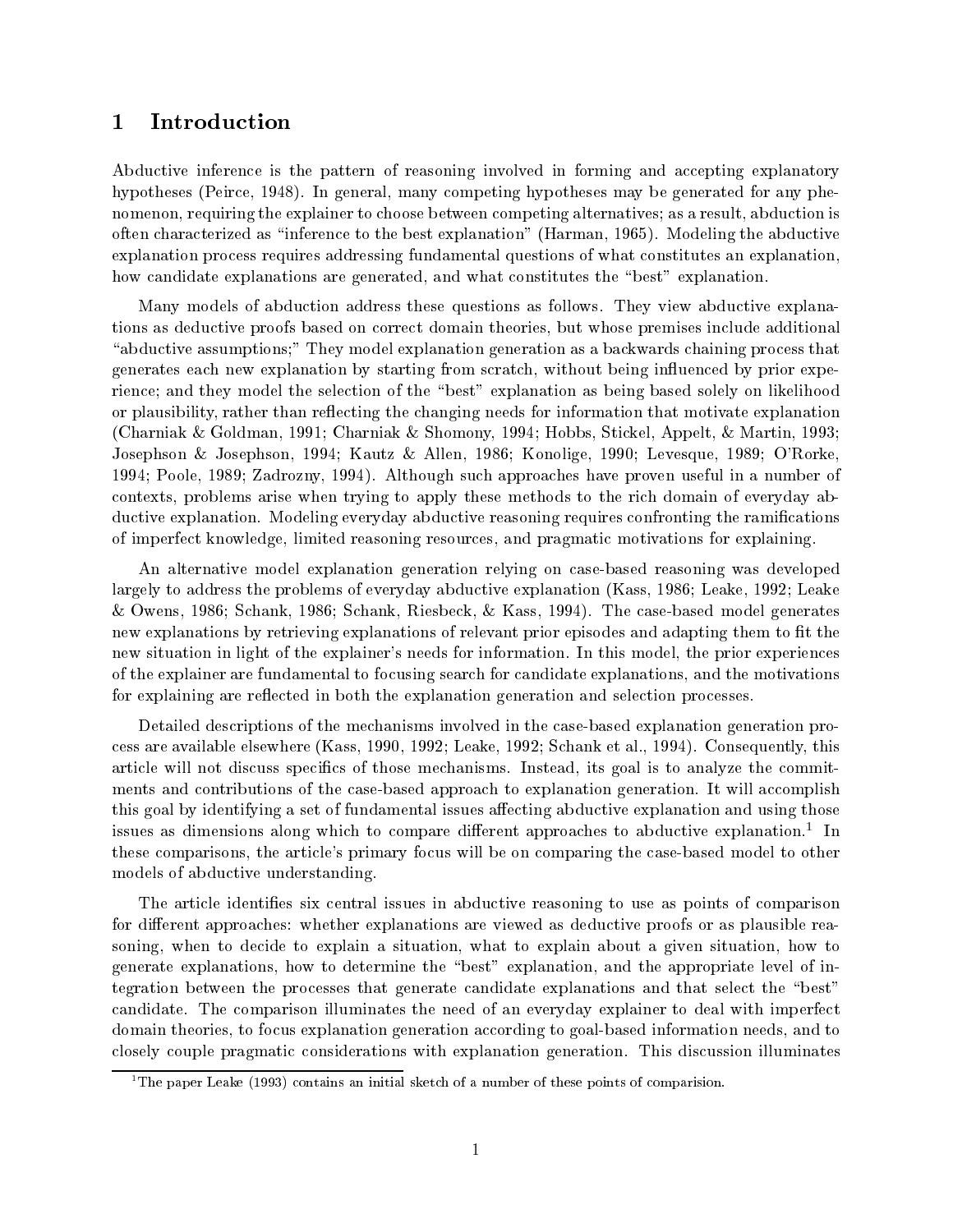the commitments of case-based explanation and its benefits as a way to facilitate explanation in the complex and imperfectly understood domains of everyday explanation.

### 2 Case-based explanation generation

To provide a background for the following comparison, we begin with a brief overview of the application of case-based reasoning to abductive explanation. Case-based reasoning solves new problems by re-applying the lessons learned from specific prior reasoning episodes (Kolodner, 1993; Riesbeck & Schank, 1989). A functional motivation for case-based reasoning is the principle that in a regular world, similar problems have similar solutions. When this principle holds, starting from similar previous solutions can be more effective than reasoning from scratch.

In the context of explanation generation, this means generating new explanations by retrieving prior explanations for similar situations and adapting those explanations to fit the new circumstances. Case-based explanation for understanding has been investigated in an ongoing series of projects beginning with the SWALE system (Kass, 1986; Leake & Owens, 1986; Schank & Leake, 1989; Schank et al., 1994) and continuing with SWALE's descendents ABE (Kass, 1990, 1992, 1994) and ACCEPTER (Leake, 1992, 1994a). The approach is now being extended to explanation in the context of diagnosis of device failures (Leake, 1994b; Sooriamurthi & Leake, 1994).

In SWALE, ABE, and ACCEPTER, abductive explanation is used to explain anomalous events in news stories. The domain involves incidents of death, defects, and destruction; specific examples processed include the explosion of the space shuttle Challenger, the accidental shootdown of an Iranian airliner by the American warship Vincennes, a car recall, and the premature death of Swale, a star racehorse who was in peak form when he suddenly died. The aim is togenerate plausible explanations in a complex domain despite imperfect domain knowledge and incomplete information.

The example of explaining Swale's death illustrates the task and the difficulties involved in explaining everyday events. Because the information provided by initial news stories about Swale's death was simply that Swale was found dead soon after winning an important race, almost any cause of death was a potential candidate. However, human explainers appeared to have little difficulty generating a few particularly plausible hypotheses. For example, after the death the  $New$ York Times published an article discussing a number of common hypotheses about Swale's death.

People trying to explain the death often attributed their hypotheses to being reminded of prior episodes. For example, one person was reminded of the death of the runner Jim Fixx, who died when the exertion of recreational jogging overtaxed a hereditary heart defect. The explanation for Fixx's death does not apply directly to Swale—Swale was unlikely to do recreational jogging. However, that explanation can easily be adapted to the Swale episode by substituting horse racing for jogging. The result is a plausible explanation: that the stress of running in a race overtaxed a hereditary heart defect. This example and similar informally-collected accounts helped to suggest that explanation generation could be facilitated by applying case-based reasoning. Later psychological experiments have supported the psychological validity of this reminding-based explanation process and the tendency of people to favor explanations that are based on prior explanations of similar episodes (Read & Cesa, 1991).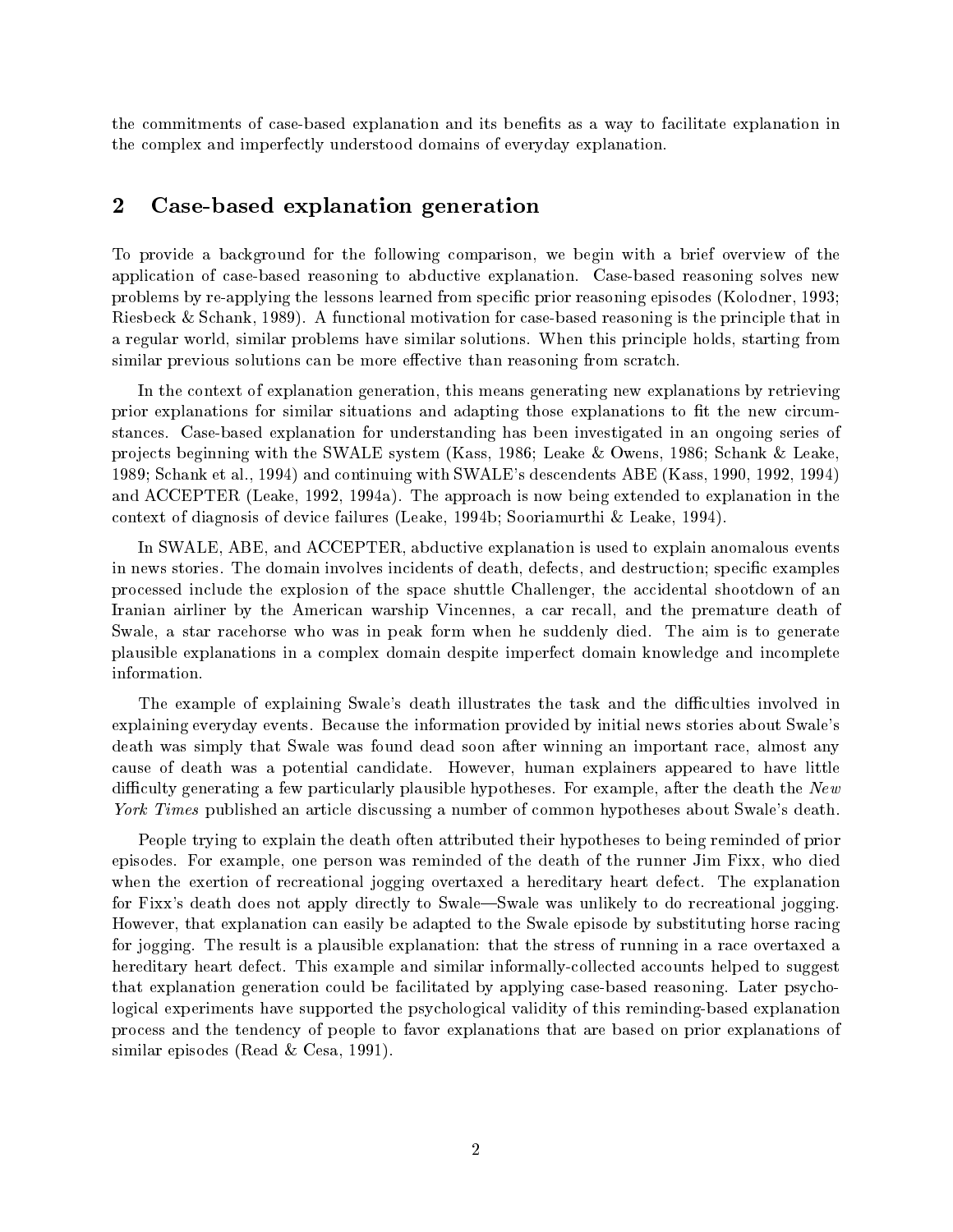#### 2.1 The case-based explanation algorithm

The algorithm used in the SWALE system and its descendents can be summarized as follows:

- Problem characterization: Generate a description of what must be explained, i.e., the information that a good explanation must provide.
- Explanation retrieval: Use the results of the problem characterization step as an index for retrieving relevant explanations of prior episodes from memory.
- Explanation evaluation: Evaluate the retrieved explanations' plausibility and usefulness. Generate problem characterizations for any problems that are found.
- Explanation adaptation: If problems were found, use the evaluator's problem characterization to select adaptation strategies for modifying the explanation to repair the problems. Apply the strategies and return to the explanation evaluation phase to evaluate the new explanation.

The viability of this process depends on having effective methods to perform each of these steps. Substantiation of the methods used is beyond the scope of this article but is provided elsewhere: problem characterization and retrieval issues are addressed in (Leake, 1991b, 1992, 1994a), explanation evaluation issues are addressed in (Leake, 1991a, 1992, 1994a), and adaptation issues are addressed in (Kass, 1990, 1992, 1994).<sup>2</sup>

# 3 Six fundamental issues for abductive reasoning

Comparing models of abductive reasoning depends on first identifying fundamental issues to serve as points for comparison. The discussion in this article is centered on six ma jor issues that arise in the many models of abduction that treat explanations as reasoning chains deriving or supporting belief in a state or event to be explained (Charniak, 1986; Charniak & Goldman, 1991; Charniak & Shomony, 1994; Hobbs et al., 1993; Josephson & Josephson, 1994; Kautz & Allen, 1986; Konolige, 1990; Leake, 1992; Levesque, 1989; O'Rorke, 1994; Mooney, 1990; Poole, 1989; Wilensky, 1983).<sup>3</sup>

The first issue we will address is the *nature of explanatory reasoning chains*. In many models, these chains are viewed as deductive proofs that may depend on additional abductive assumptions; the case-based model instead maintains that models of everyday abductive reasoning must explicitly treat explanatory chains as reflecting plausible reasoning. We will show that this has important ramications for the explanation generation process.

 $^2$ Being able to apply case-based reasoning requires that the explanation system have access to a library of candidate explanations to use as its starting point. The cited research on case-based explanation construction endows the explanation system with that initial library and augments the library with the new explanations that are generated as those explanations are applied. In general, a case-based explanation system's initial explanation library could be provided by external sources (e.g., by reading about explained episodes) or built up by chaining methods (Koton, 1988).

<sup>&</sup>lt;sup>3</sup>An alternative view of the nature of explanations is presented by set-covering models (e.g., Peng & Reggia, 1990), in which explanations are sets of factors that provide a covering for a set of findings, according to pre-defined associational links, rather than derivational chains built up from more primitive rules. Discussion of that approach is beyond the scope of this article.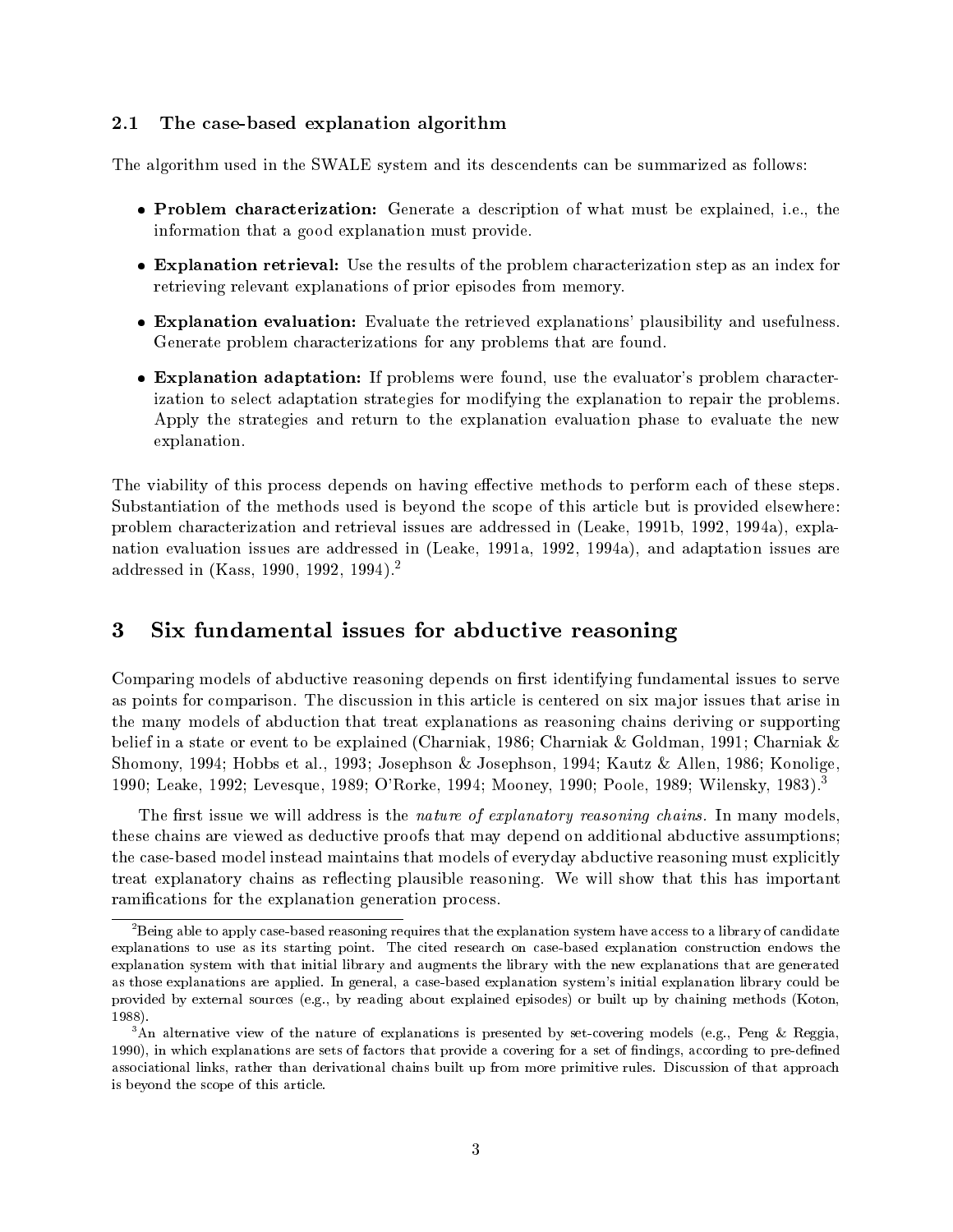The second issue is when to explain, that is, what prompts explanation. In many models of explanation, the decision of when to explain is not addressed; it is assumed that the explainer is provided with queries to explain (e.g., Josephson & Josephson, 1994; Mitchell et al., 1986; O'Rorke, 1994; Zadrozny, 1994). The case-based model proposes a method for automatically generating appropriate targets to llin gaps in understanding, based on detection of understanding failures revealed by *anomalies* that arise during the understanding process.

The third issue is *what to explain* about a situation selected for explanation. Often, the answer to this question is that an explanation must provide a proof that the fact to be explained follows from prior knowledge and plausible abductive hypotheses. Although the case-based explanation viewpoint agrees that an important role of explanation is to show why new facts follow from prior knowledge, the understanding task that it addresses—resolving anomalies by reconciling surprising information with conflicting prior beliefs or expectations—places a new requirement on explanations as well. Instead of simply connecting an assertion to prior beliefs and assumptions, explanations of anomalies must also identify the 
aws in the understander's prior beliefs that led it to generate flawed expectations. Thus instead of assuming that prior beliefs are correct, the case-based model is aimed at identifying and repairing flaws in prior beliefs.

The fourth issue is *how explanations should be generated*. In many models of abduction, explanation generation is done by backwards chaining, starting from scratch from a query to explain. We contrast this method to case-based reasoning, and also contrast the tenets of case-based reasoning to those of another method for learning from explanations, explanation-based schema acquisition.

The fifth issue is how to evaluate explanations in order to select the "best" explanation. In abduction systems this evaluation is normally based solely on plausibility estimates, often using structural criteria based on Occam's razor; we contrast this method to the similarity- and experience-based methods of case-based explanation. We also demonstrate that task-based information needs can play a crucial role in deciding the goodness of explanations.

The final issue is the relationship between explanation evaluation and generation. In many models, these processes are assumed to take place as two independent sequential steps: a complete set of candidate explanations is generated and then the candidates are compared to select the best explanation. The case-based explanation model presents a way to integrate explanation construction and evaluation, using evaluation of partial explanations to provide very specific guidance about how to proceed when generating new candidate explanations. This integration helps to focus the explanation generation process. The following sections examine each of the six issues in more detail.

#### The nature of explanatory reasoning: deductive proofs vs.  $\overline{\mathbf{4}}$ plausible reasoning

A fundamental question for any theory of abduction is what constitutes an explanation. Peirce (1948)[p. 151] characterized abductive inference with the following framework:

The surprising fact, C, is observed; But if A were true, C would be a matter of course, Hence, there is reason to suspect that A is true.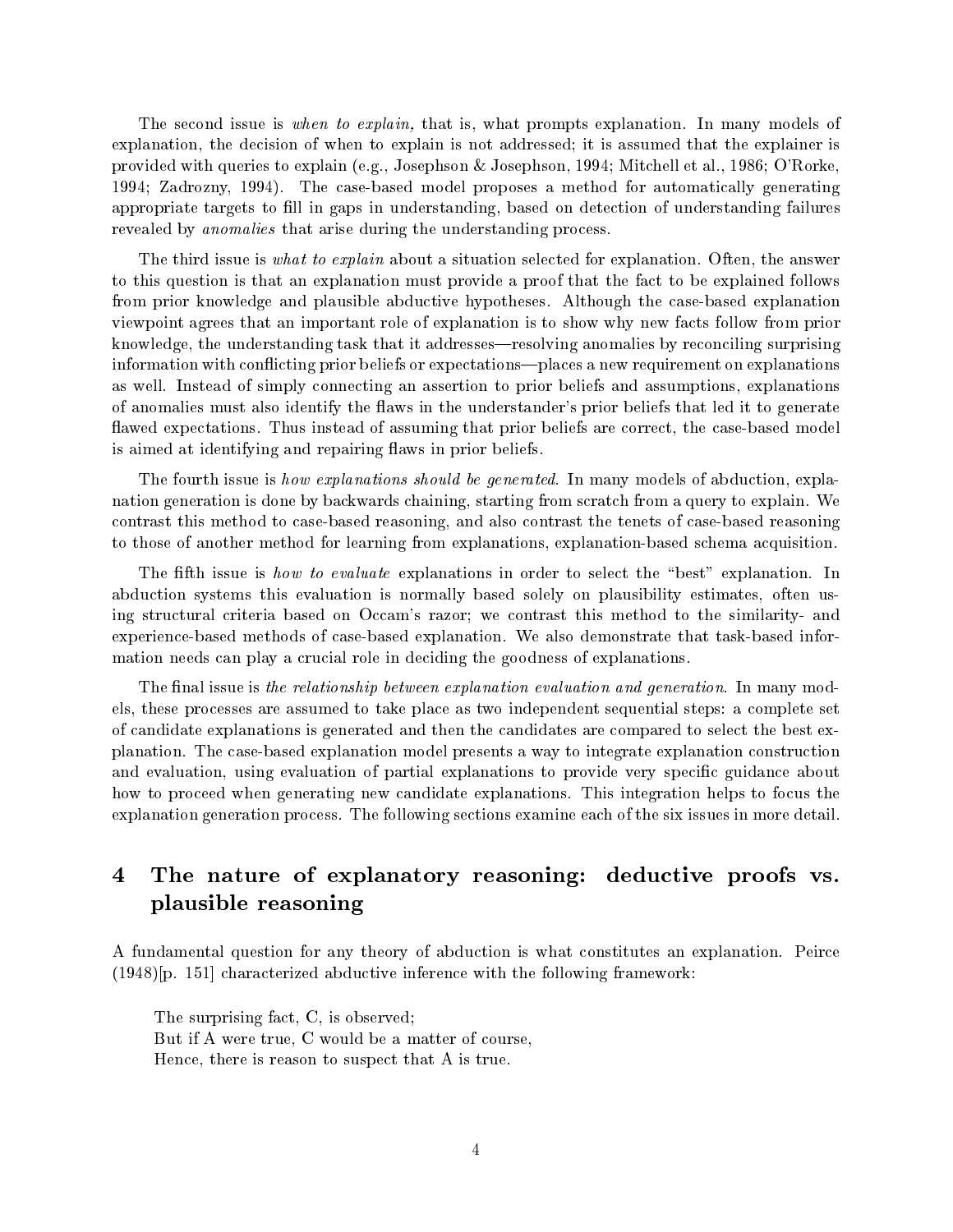This process is often treated as a form of "deduction applied in reverse" (Charniak & McDermott, 1987). $4$  The result of this process is a deductive proof whose premises, rather than being definitively known, may include "abductive assumptions" that are generated during the explanation process. If the abductive assumptions are in fact true, the explanations will entail the state or event being explained (e.g., Charniak, 1986; Hobbs et al., 1993; Kautz & Allen, 1986; Konolige, 1990; O'Rorke, 1994; Poole, 1989).

An assumption of such approaches is that the explainer has access to a perfect domain theory from which to generate explanations. Unfortunately, as is widely known, perfect domain theories are unattainable in the everyday world (e.g., Leake, 1992; Mitchell et al., 1986). This classic \imperfect theory problem" is often addressed by methods aimed at repairing known flaws in a domain theory (e.g., Dietterich & Flann, 1988; Ourston & Mooney, 1994; Pazzani, 1990; Ra jamoney, 1993), which may yield valuable refinements of a domain theory. Unfortunately, however, rules describing the everyday world can never be perfect. For example, even if a reasoner has perfect knowledge of the world, rules can never include all the factors that may potentially be relevant in a situation. This problem, known as the qualification problem (McCarthy, 1980), is illustrated by McCarthy's famous observation that any rule stating that a car will start when the ignition is turned on must in principle depend on an infinite set of conditions such as "there isn't a potato in the tail pipe." Consequently, it is useful to guide the choice of domain rules to apply in order to favor those rules and rule combinations that have proven appropriate in similar previous situations.

The focus of the case-based approach is to allow generation of reasonable explanations, given the likelihood that flaws will exist in the explainer's domain theory. Consequently, the case-based model explicitly treats explanations as plausible inference chains rather than deductive proofs. In the case-based explanation model, explanations are represented as *explanation patterns* (XPs) (Schank, 1986). Explanation patterns encode chains of belief dependencies showing how belief in a conclusion follows from belief in a set of premises. Syntactically these are like deductive explanations, but the derivation in an explanation pattern is not considered to entail the chain's consequent. Instead, it simply provides support for why the consequent might be expected to hold. Treating explanations as involving plausible reasoning, rather than as deductive proofs, has ramications for how to generate explanations, as will be discussed in section 7, and for what should be learned from explanations, as is the focus of section 7.2.

The view that explanations are based on plausible reasoning is shared by models that use probabilities or assumption costs as the basis for selecting the "best" explanation (Charniak  $\&$ Shomony, 1994; Hobbs et al., 1993; Pearl, 1988). Those methods differ from case-based explanation, however, in assuming that information on the probability or "cost" of each assumption and rule is available to the explainer. That assumption requires extensive knowledge of relationships between beliefs that may not be available for explanation of everyday events. The case-based model instead assumes that only coarse-grained likelihood information is available, and, as will be described in section 8.1, augments that information with a more holistic measure focusing on similarity to prior explanations.

Another difference between explanation patterns and deductive proofs is that explanation patterns are not treated as if they enumerate a sufficient set of conditions to entail the event that they explain. Just as everyday human explanations are often incomplete, the information included in an explanation pattern may omit some causally relevant factors. Explanation patterns simply

<sup>4</sup>As Zadrozny (1994) points out, such a description is primarily suggestive; he presents logical theory of abduction intended as a step towards a calculus of abduction.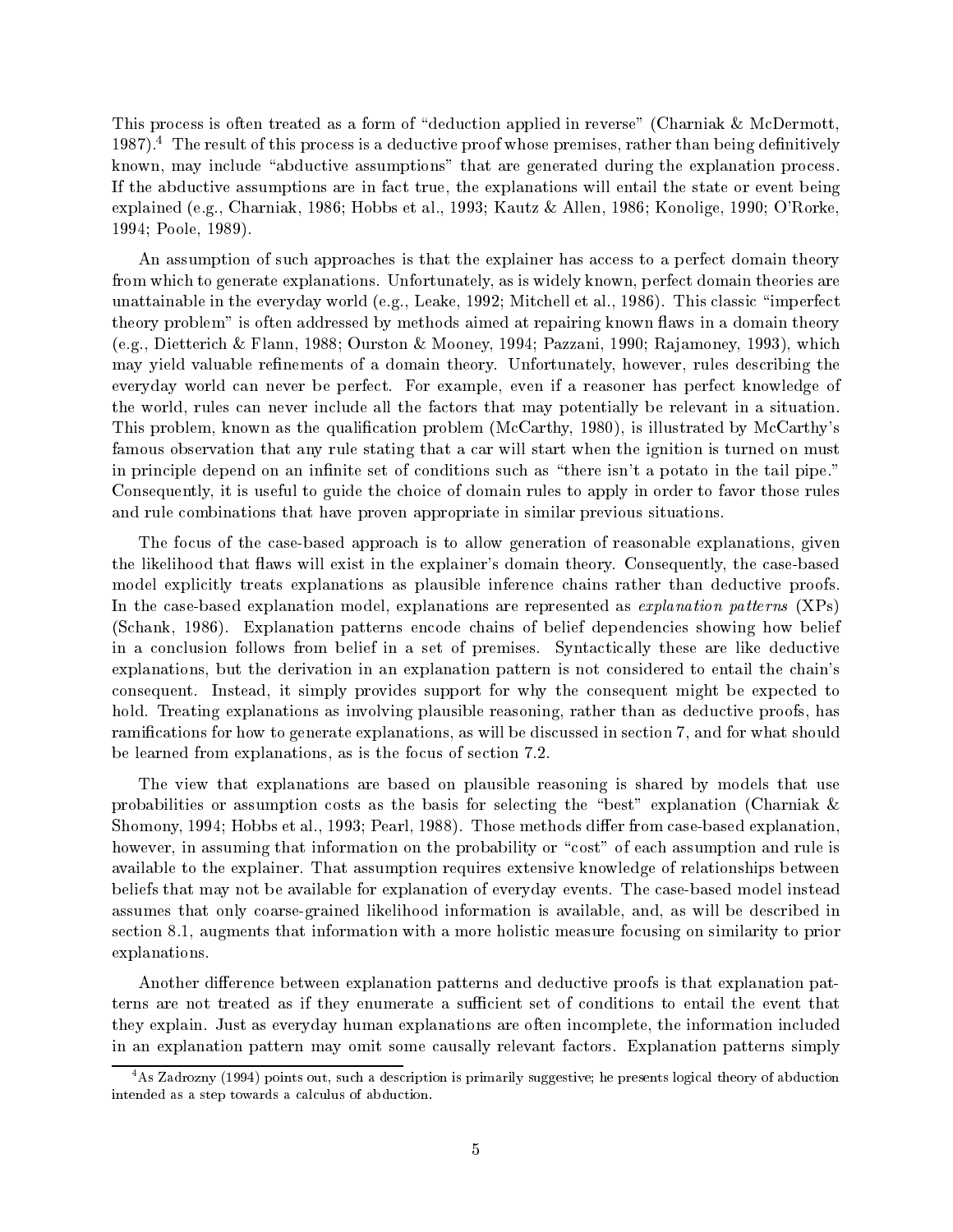highlight a limited set of factors involved in a situation that are relevant to the explainer's needs for information. For example, an XP might involve an explanation stating that cold weather causes a car not to start. That rule obviously omits many relevant factors (e.g., the state of the battery and the grade of oil in the engine), but it can nevertheless be useful for directing action. This partial explanation focusing on the cold is all that is needed, for example, to avoid problems by keeping the car in the garage on cold nights. Section 8.2 discusses the role of explainer needs for information in selecting appropriate factors to include in an explanation.

### 5 When to explain

In order to apply the explanation process, an explainer must decide when explanation is merited. This decision is beyond the scope of the many theories of abductive explanation that start by assuming that there is a query to explain (e.g., Charniak & Shimoney, 1994; Josephson & Josephson, 1994; Konolige, 1990; Levesque, 1989; O'Rorke, 1994; Poole, 1989; Zadrozny, 1994; an exception is Mooney, 1990). Likewise, theories of deductive explanation often start by assuming that their target concepts are provided as input (e.g., Mitchell et al., 1986; an exception is Kedar-Cabelli, 1987).

Abductive understanding systems commonly attempt to build explanatory chains to account for every input (Charniak, 1986; Hobbs et al., 1993; Rieger, 1975; Wilensky, 1983). However, because of the expense of generating explanations, and because of the enormous number of events and features of events that could potentially be explained, attempting to explain all facets of a situation is an overwhelming task. One way to address this is to try to make explanation generation more efficient. as will be discussed in section 7. Another way to address it, which has received less attention, is increased selectivity about when to explain.

In order to be selective about when to explain, a reasoner needs criteria for when the effort of generating an explanation is merited. This depends in turn on the task to be served by explanation. The primary task served by explanation in the case-based explanation systems described here is explaining novel events that cannot be accounted for by pre-existing schemas; the background processing of the systems, schema-based story understanding (Charniak, 1978; Cullingford, 1978; DeJong, 1979; Lebowitz, 1980; Minsky, 1975; Mooney, 1990; Schank & Abelson, 1977), is augmented by generating new explanations as needed to understand novel events. Consequently, explanation is motivated when existing schemas prove insufficient. However, this raises the question of when to consider the existing set of schemas to be insufficient.

DeJong and Mooney (1986) propose one answer: that a schema-based understanding system should generate a new explanation whenever a new fact fails to fit into any existing schema. Although that approach is more constrained than explaining every input, it still can involve explaining large numbers of new events, and it provides no guidance as to specific features to focus on when explaining. (In practice, their systems explain with a fixed focus on the motivations of the actors involved.)

The case-based approach proposes a different answer. It assumes that the system begins with a fairly extensive set of schemas—a sufficient set to capture the classes of events that are of interest and explains only in response to evidence of flaws in those schemas or in previous beliefs. Its explanation process is triggered when *anomalies* arise, i.e., when new information conflicts with prior beliefs and expectations. The goal is only to account for the surprising aspects of those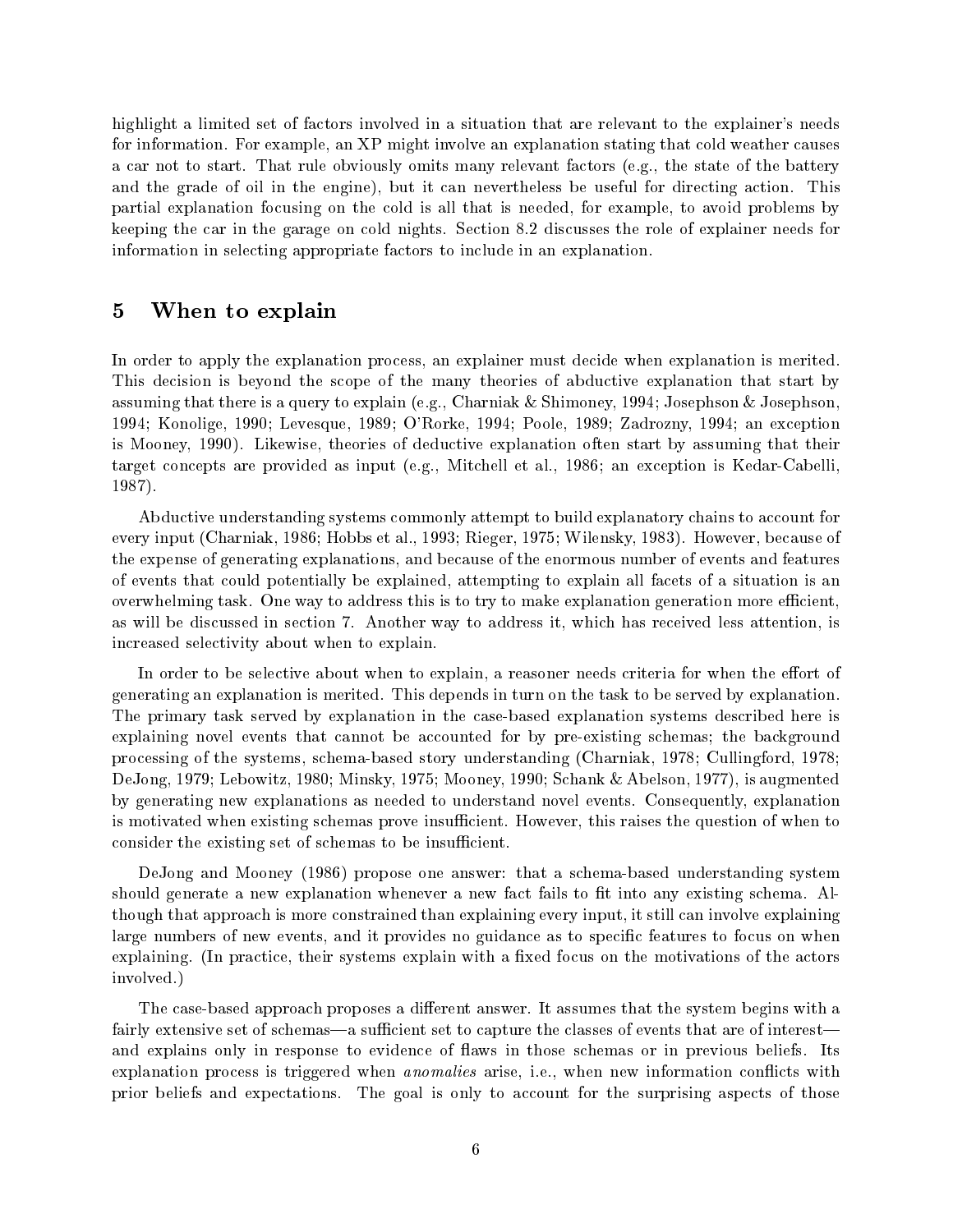- John needed money to pay back a loan shark for gambling debts.
- John believes that robberies of ATMs are more likely to succeed than bank robberies.
- Mark was sick, forcing John to replace him at the last minute.
- The bank's security camera had been removed for repair.

Table 1: Four explanations that could be generated for "John broke into an automatic teller machine."

situations, because only those aspects reveal problems in current understanding. Explaining only anomalies provides much stronger focus than explaining each event that is not accounted for by a pre-stored schema.

The value of anomalies in providing motivation and focus for remedial explanation has been observed both in the articial intelligence literature (Hammond, 1989; Leake, 1988, 1992; Schank,  $1986$ <sup>5</sup> and in psychological studies showing that anomalies are an important trigger for prompting learning in human understanders (Chinn & Brewer, 1993; Garner, 1981; Otero & Campanario, 1990). As is described in the following section, anomalies not only provide guidance about when to explain, but of what to explain as well.

### 6 What to explain

Models of abductive explanation often attempt only to generate some plausible explanation for the fact they are explaining. However, in everyday explanation more focus is often needed: there are many ways to explain a given fact, each providing different information. For example, table 1 presents four possible explanations for the event \John broke into an automatic teller machine (ATM)." All these explanations are possible ways to account for the event, and they may all be valid simultaneously. However, their appropriateness as responses to a query depends strongly on the motivation for the query.

When the query is motivated by an *anomaly* arising during understanding, the explanation that is appropriate depends on why the event was found to be was anomalous. For example, if what was anomalous was that John performed the robbery instead of Mark, who was previously expected to perform the crime, the explanation that Mark was sick would be relevant but the other explanations would not. Likewise, if what was anomalous was that the break-in succeeded despite bank precautions, the missing security camera would be relevant and Mark's illness would be irrelevant.

It might appear possible to generate a "complete" explanation that included all of the factors relevant in every context. However, even if the qualification problem could be set aside, attempting to generate as complete an explanation as possible severely aggravates the problem of the cost involved in generating explanations: in everyday explanation there are simply too many possible facets of a situation on which to focus to attempt to explain them all.

 $^5$ According to report of a spoken communication with Harry Pople, anomalies are also used as focus for explanation in Pople's EAGOL system for power-plant diagnosis, but no description of that system has yet been published (Josephson & Josephson, 1994, p. 265).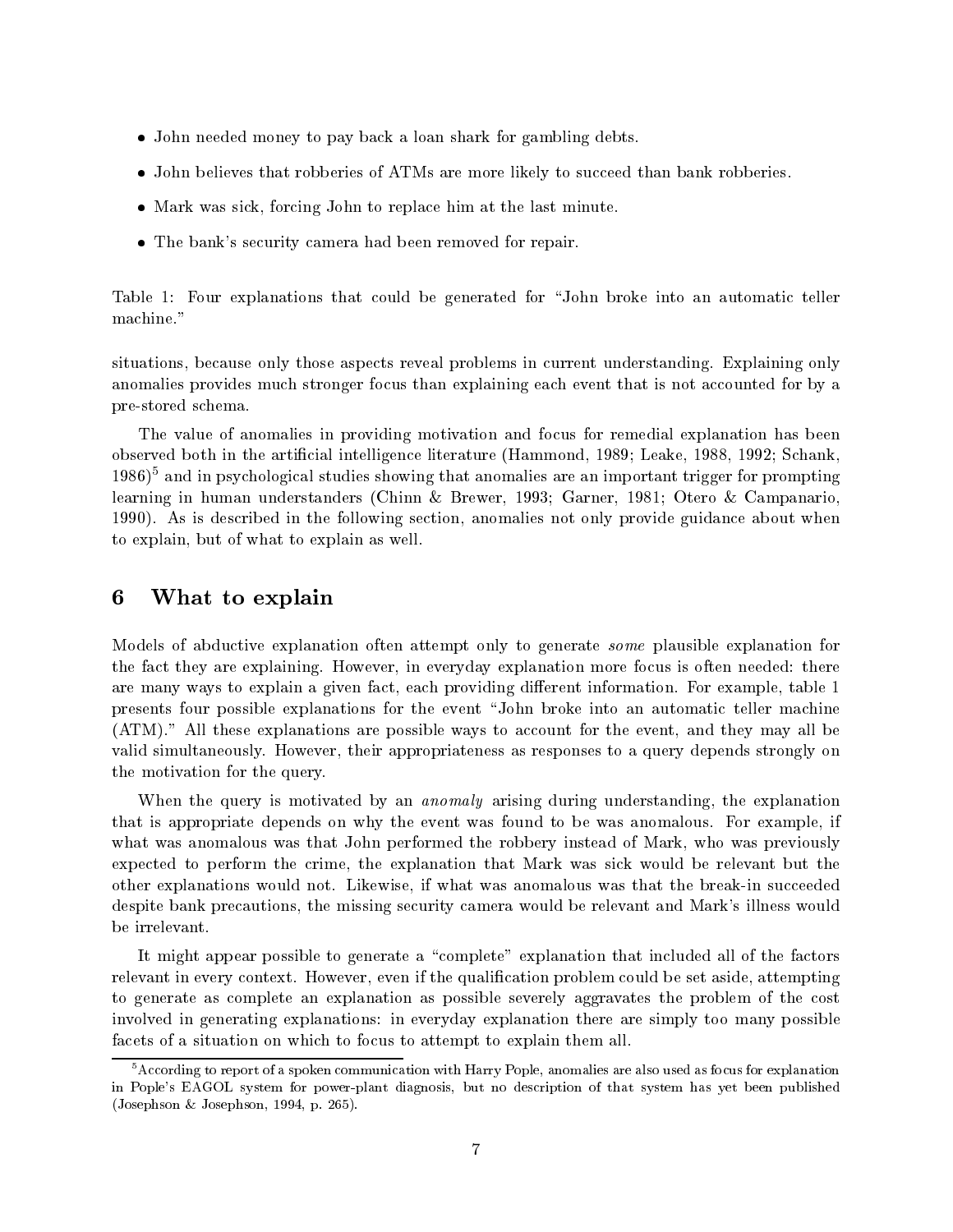In general, unless the explainer focuses on resolving the anomaly, rather than simply accepting any derivation of the anomalous event, there is no guarantee that the explanation will be useful for repairing flawed understanding. In limited domains it may be possible to restrict the rules available to the explainer to assure that only task-relevant explanations may be generated, but for everyday explanation tasks, that restriction of rules may not be possible. Consequently, it is necessary to examine the requirements for resolving anomalies and to target explanations appropriately.

In the view of explanation developed in the case-based model, an explanation to resolve an anomaly must answer two questions. The first question, "why did the surprising event (or features of the event) happen?", must be answered to make sense of the surprising fact. Answering it involves generating a reasoning chain supporting the surprising event or its surprising features, as done by traditional abduction systems when they do backwards chaining to find a derivation of an input fact. The second question to answer is "why was the wrong belief or expectation formed?" The answer to that question can be used to guide revision of flawed prior knowledge.

The task of identifying flaws in prior reasoning is radically different from the task of deriving why a surprising event happened in a neutral context. Abductive systems that only derive why a surprising event happened assume that their prior beliefs are correct; they attempt to derive the new fact from those beliefs and from new assumptions that are consistent with prior beliefs. The task of identifying reasoning flaws, however, requires an explanation to include some information that actually conflicts with or supersedes prior reasoning. The reason is that in order to explain why an inaccurate expectation was generated, it is necessary to show where the reasoning leading to the expectation went wrong.

There are multiple reasons that prior reasoning may have gone wrong. It may be that relevant information was missing or overlooked, leading to the wrong conclusions, or that some belief on which the explanation was based was simply false. An explanation of an anomaly provides the information needed to resolve the reasoning failure provided it highlights information that, had the information been considered previously, would have prevented the flawed expectation from being generated. For example, if an ATM robbery is anomalous because the understander expected that the robbery would have been prevented by constant remote monitoring of the ATM, explaining the robbery by "The bank's security camera had been removed for repair" is sufficient: it shows that the previous belief of monitoring was invalid, invalidating the reasoning that led to the expectation that a robbery could not take place. That information, combined with the routine information that robberies are likely if valuables are left unguarded, answers both questions involved in resolving the anomaly. This example illustrates that the target for an explanation of an anomaly is not only a surprising state or event, but a failure of prior reasoning to generate proper expectations (Leake, 1991b, 1992; Schank, 1986; Schank et al., 1994). As discussed in the next section, this has important ramications for the problem of generating candidate explanations.

### 7 How to generate candidate explanations

Once the target for explanation has been chosen, the issue is how to generate an explanation relevant to that target. In this section we first discuss problems involved in generating explanations by backwards chaining from scratch. We then discuss case-based reasoning methods, contrasting their re-use of specic explanations to the re-use of generalized explanations done by explanation-based schema acquisition systems.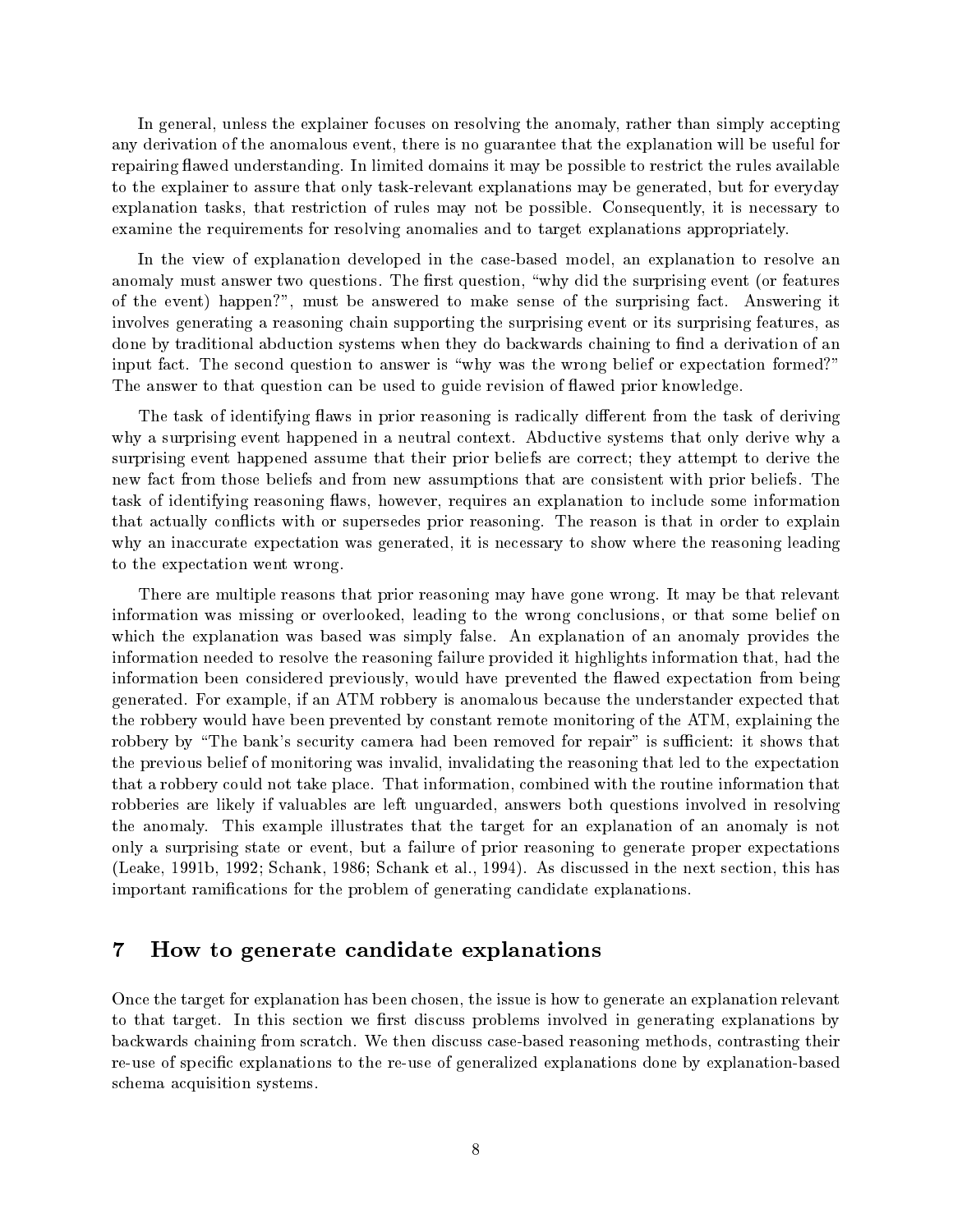#### 7.1 Explaining by backwards chaining

The computational complexity of generating explanations is a significant problem for abductive reasoning. Formal complexity analyses show that in general it is NP-hard (Bylander, Allemang, Tanner, & Josephson, 1991; Selman & Levesque, 1990); practical experiments demonstrate problems arising from computational cost for real-world abductive reasoning tasks (Tuhrim, Reggia, & Goodall, 1991). In abductive understanding systems, standard theorem-proving chaining techniques are often the mechanism for generating candidate explanations (e.g., Hobbs et al., 1993; Kautz & Allen, 1986). These methods take an event as the target for explanation and generate a proof of why that event follows from prior knowledge and abductive assumptions, reasoning from scratch using backwards chaining through a space of rules or operators from the event. For these methods, the problem of computational cost arises due to the "combinatorial explosion" of alternatives to pursue when generating an explanatory chain. In response to this problem, many ideas have been proposed for reducing chaining cost during the search for explanations, such as combining of top-down and bottom-up processing (Wilensky, 1983), limiting the maximum chain length (Mooney, 1990), using heuristics to limit the branching factor of search (Hobbs et al., 1993), using marker-passing to propose candidate paths (Charniak, 1986; Norvig, 1989), making simplifying assumptions about the explanations (Chien, 1989; Tadepalli, 1989), and using plausibility estimates to guide the choice of which explanations to pursue (de Kleer & Williams, 1989; Ng & Mooney, 1990). Nevertheless, the practical problem remains.

The task of explaining anomalies—accounting for reasoning flaws as well as accounting for surprising events—aggravates the problem. To resolve an anomaly, not only must the explanation account for the event, but it must also provide information showing the error in the understander's prior reasoning that made the event surprising.

At first glance it appears models of abductive explanation within the backwards chaining framework already can provide the needed focus through selection of the right queries to prove. In fact, it is easy to tailor a query to focus on a particular surprising aspect of an event (e.g., if the actor's decision-making was surprising, that decision-making could be the object of the query). However, this provides only part of the needed focus for actually resolving an anomaly.

For example, suppose that the anomalous aspect of the event "John broke into an ATM" is that John was not seen. If the query chosen to explain is "John was not seen during the break-in," the explanation is guaranteed to focus on the anomalous aspect of the situation. Unfortunately, however, an explanation for that query may still fail to address the reasoning failure underlying the anomaly. Many different explanations can be generated for the query "John was not seen during the break-in," and their relevance will depend on the particular reasoning chain that led to the expectation that John would be seen. An explanation such as \the lights were broken" is relevant if the understander thought that John would be seen because of a reasoning chain including that the ATM was well-lighted; it is not relevant if the understander already knew that the ATM was dark but also knew that the guard had night-vision goggles that would enable him to see John regardless of the darkness. The need to address this the background of prior reasoning cannot be directly reflected in the type of query provided to explanation systems based on backwards chaining. Their queries specify a state or event to explain (i.e., an assertion to prove), but the information that an explanation of an anomaly must provide depends not only on the fact being explained but on the relationship between the contents of the yet-to-be-generated explanation and the flawed background knowledge.

Thus relevance of an explanation depends not only on the aspect of the event being explained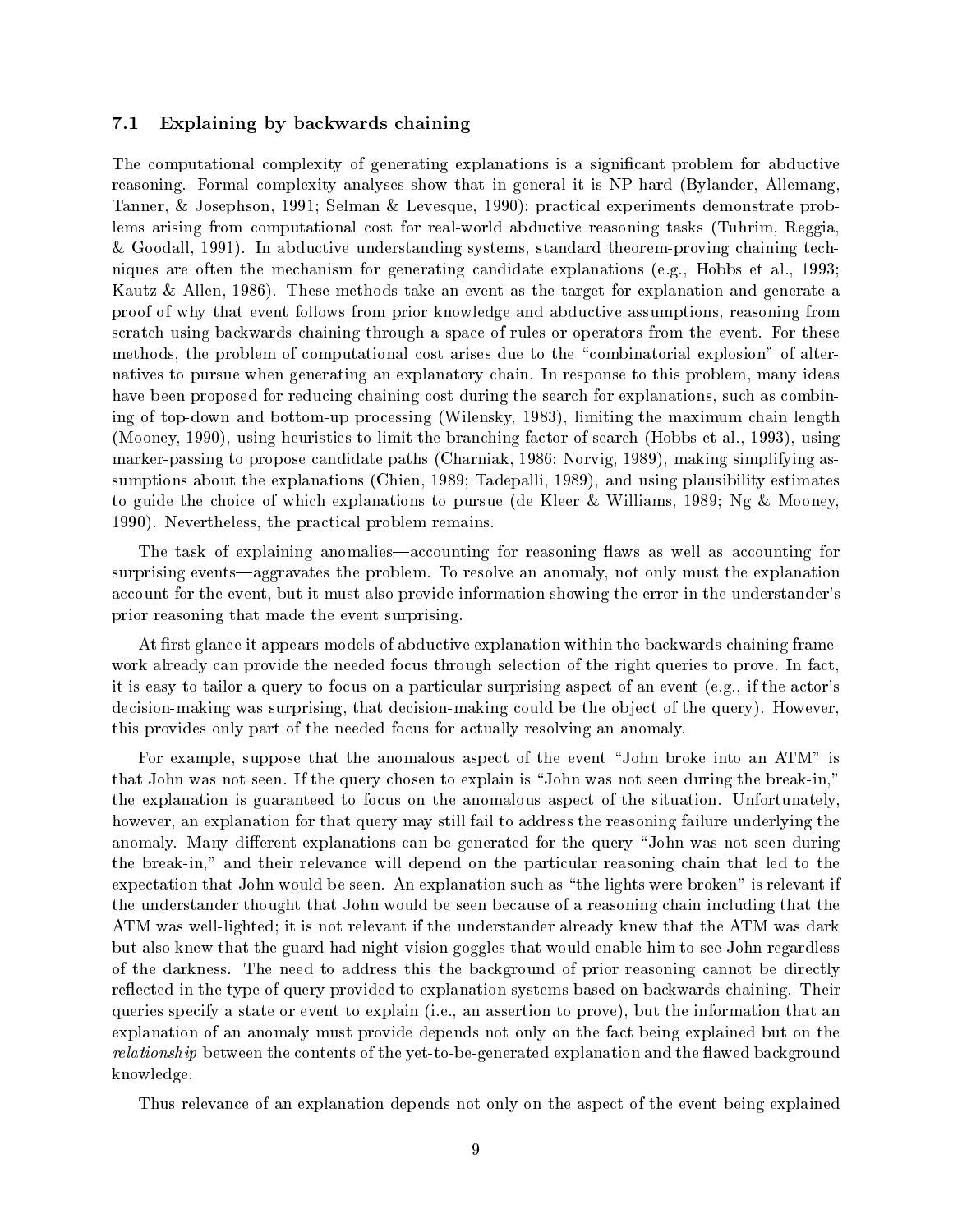(which is easily captured by selection of the state or event to take as the starting point for backwards chaining), but on whether the derivation of that explanation provides information showing flaws in the understander's prior reasoning such as erroneous or overlooked beliefs. As previously discussed in section 6, this problem of accounting for erroneous beliefs is beyond the scope of traditional models of abductive explanation: they assume that all prior beliefs are correct and reject explanations conflicting with those beliefs. The additional constraints it imposes will also increase the difficulty of explanation. For example, in another context Selman and Levesque (1990) have proven that requiring explanations to include assumptions from a particular set of assumptions dramatically increases the complexity of nding a non-trivial explanation with the ATMS explanation procedure, making it NP-hard. However, everyday explanation must often resolve anomalies, which requires generating explanations that include a particular subset of beliefs conflicting with prior reasoning.

Addressing the focus problem in the case-based framework: The backwards chaining process provides a means to focus on one important part of an explanation—accounting for why an event makes sense—but not for the other component, showing why the reasoning leading to prior beliefs was erroneous. Case-based explanation construction, however, can focus search for explanations on candidates that simultaneously address both needs. The explanations stored in the explanation library of the program ACCEPTER are organized and retrieved using an indexing scheme in which the indexing vocabulary reflects both which features of a situation were anomalous and why they were anomalous, so that the process for retrieving stored explanations can focus on explanations relevant to both points (Leake, 1991b, 1992).

To illustrate ACCEPTER's indexing vocabulary, we describe some of the categories that could apply to the ATM robbery example. If the anomaly were the con
ict between the ATM break-in and the prior belief that John was too cautious to perform risky actions, the anomaly would be an instance of the category SURPRISING-PLAN-CHOICE. That category indexes explanations applying to uncharacteristic plan choices, such as being driven to select an unusual plan because of desperation (e.g., "John needed money to pay back a loan shark for gambling debts"). If the anomaly were that the robbery were successful despite expectations for inviolable security, the anomaly would be an instance of BLOCKAGE-VIOLATION, used to organize explanations for events occurring despite preventative steps (e.g., "The bank's security camera had been removed for repair").

In ACCEPTER's memory, explanations are first organized by the anomaly categories and then by additional features of the anomalies such asthe specic actor or event involved. The process for retrieval of prior explanations focuses on prior explanations whose anomalies match the current anomaly as specically as possible. For example, a new instance of a BLOCKAGE-VIOLATION anomaly concerning a bank robbery will prompt retrieval of explanations for other bank robberies when possible, and otherwise will consider more abstract matches as needed (e.g., involving other crimes that occurred despite preventative measures). More complete descriptions of the categories themselves and how they are used are available in Leake (1991b, 1992).

#### $7.2$ The role of experience

Because of the computational cost of generating explanations from scratch, many understanding systems rely on pre-stored generalized schemas to provide a form of explanation for stereotyped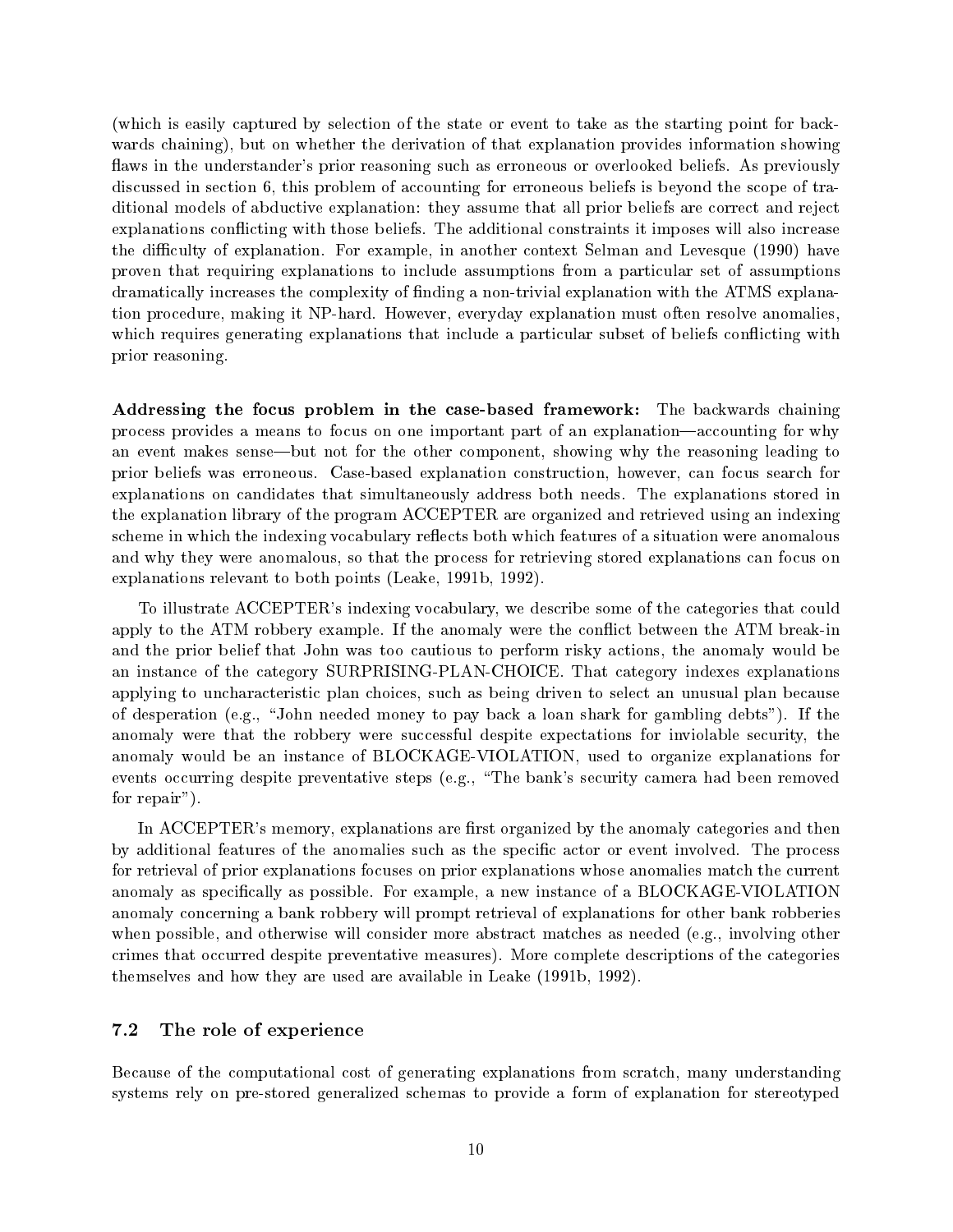events. These schemas, in the form of knowledge structures such as "frames", "scripts," or "MOPs" (Charniak, 1978; Cullingford, 1978; DeJong, 1979; Lebowitz, 1980; Minsky, 1975; Schank & Abelson, 1977; Schank, 1982), encapsulate information about the standard features of stereotyped situations (e.g., eating in a restaurant). When new information is placed in such a knowledge structure (e.g., a person is recognized as filling the "waiter" role in a restaurant), the knowledge structure makes sense of the information by relating it to the pre-existing connections to stereotyped events provided by the knowledge structure (e.g., that the waiter is expected to take a customer's order). In addition to the efficiency benefits for understanding systems, schema-based approaches to diagnosis (Stern & Luger, 1992; Turner, 1994) have been shown to be very useful for controlling the search for candidate explanations.

Despite the benefits for efficiency, however, schema-based models are limited in their flexibility to address novelty: Because their understanding process depends entirely on applying their pre-existing knowledge structures, purely schema-based systems have no way to deal with novel situations. Consequently, a question that arises in any model depending on pre-stored knowledge is how to augment that knowledge in response to new experiences. One method is to use casebased reasoning; another is explanation-based schema acquisition, in which explanations are used to highlight aspects of a new situation to include in new schemas for future use (DeJong & Mooney, 1986; Mooney, 1990). Although the two methods share similar goals in combining flexibility and efficiency, there are important differences in the stances of the two methods, with the case-based approach particularly well-suited for explaining from the imperfect domain knowledge that must often be used in everyday explanation. A discussion of the differences follows.

Case-based explanation vs. explanation-based schema acquisition: A key difference between case-based explanation and explanation-based schema acquisition concerns the preferred level of generalization. Explanation-based schema acquisition assumes a sufficiently high-quality domain theory to allow immediate generalization of new episodes whenever licensed by the rules of the domain theory. Whenever explanation-based schema acquisition systems encounter new situations that do not fit previous generalizations, they first explain the situation by doing backwards chaining, using their library of previous rules and schemas. After completing an explanation, they immediately perform explanation-based generalization of the explanatory chain to form a new generalized schema for future use. Case-based explanation instead takes a very conservative approach to generalization. At the time an explanation is generated, case-based explanation simply stores that specic explanation. If that explanation must be generalized to apply to another situation, the generalization is done only at the time that the explanation must be re-applied, and only to the extent required to explain the new situation.

The case-based approach's choice of need-based generalization reflects the fundamental difference between viewing explanations as deductive proofs, as in explanation-based learning, and viewing explanations as plausible reasoning chains, as in case-based reasoning. When explanations are considered deductive proofs based on a perfect domain theory, it follows that explanation-based generalization is guaranteed to give valid results. However, if explanations are simply plausible reasoning, as in the case-based explanation view, there is no assurance that an explanatory chain will include all factors relevant to determining whether the chain is valid in other contexts. Consequently, even if an explanation is sufficiently complete to apply in the context in which it was built, generalizing as far as is licensed by the rules that it uses may lead to erroneous overgeneralization because of the failure to include contextual factors omitted from the explanation.

The case-based method is more conservative in that explanations are stored in their specific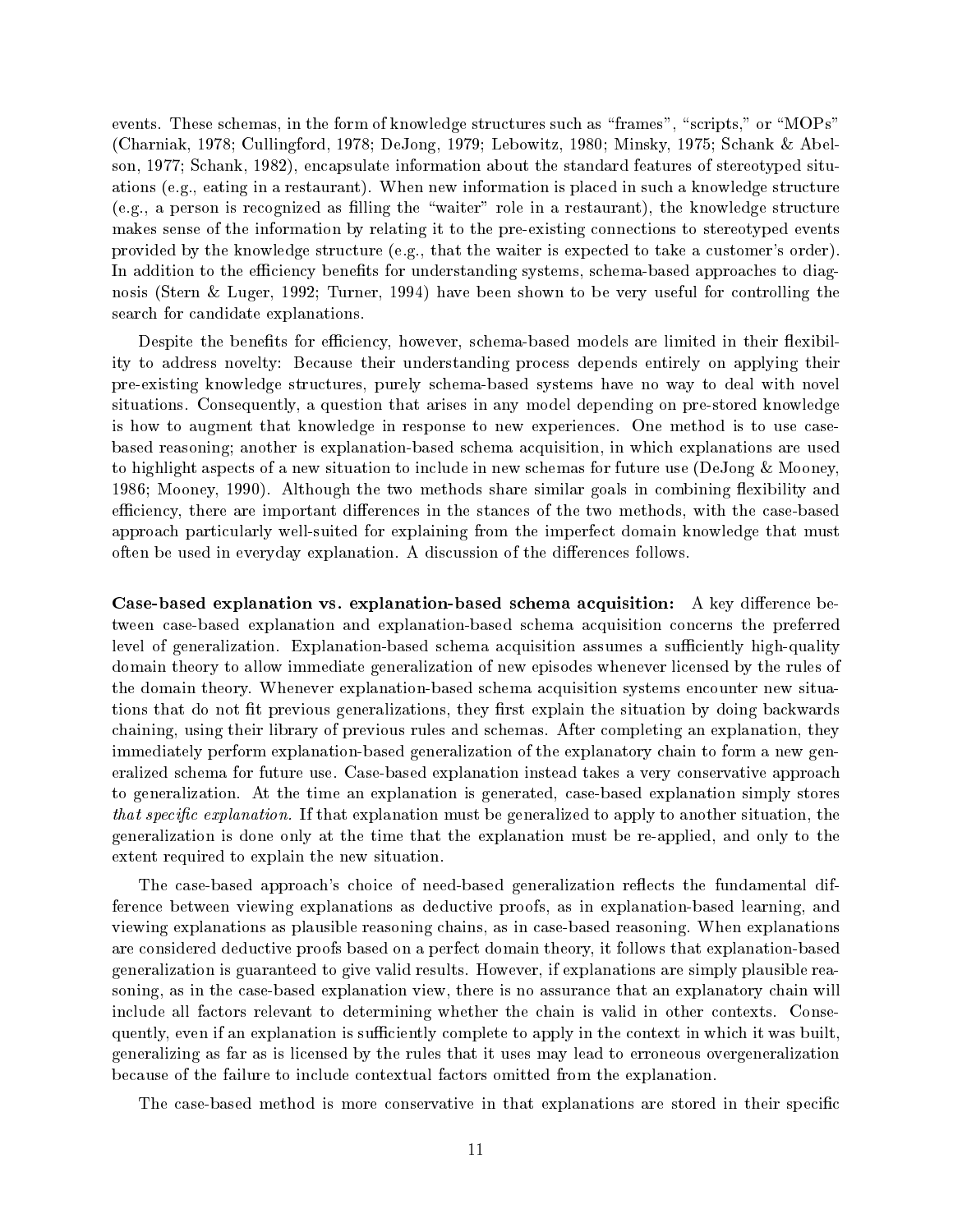form and re-applied in with as little generalization as possible, rather than generalized as far as is licensed by the rules they involve. In this way, the re-use of explanations can implicitly reflect useful information about specifics that are not captured by the domain theory. For example, if a car breaks down and has previously broken down with similar symptoms, a case-based explanation system would favor the prior explanation for the most similar situation encountered previously. Consequently, even if the domain theory and explanation did not explicitly include all the factors that might be important for generalizing the explanation (e.g., that the explanation only applied to cars with a certain type of engine layout), it would be safe to re-apply it to the similar cars under similar circumstances. In that way, the use of cases may implicitly capture the influence of features outside of the understander's domain theory.6

It might appear that the conservatism of case-based explanation would itself lead to problems: Refusing to allow explanations to be used in novel contexts would of course severely limit the usefulness of prior experience. Some method to apply explanations to new circumstances is needed. To this end, case-based explanation replaces immediate generalization with case adaptation done when a previous explanation must be applied to a new situation. This allows explanations to be re-used in a manner that is both more conservative about the reliability of domain rules and more flexible for explaining novel situations.

The case-based method is more flexible than explanation-based generalization in the following sense. If it is necessary to adapt an explanation to a new situation, the strategies allowed to revise the explanation are more powerful than explanation-based generalization alone. During adaptation, parts of the explanation can not only be generalized but also added or substituted (Kass, 1990, 1992, 1994). This allows case-based explanation to apply prior explanations to a wider range of circumstances than is possible for explanation-based generalization.

Because of the flexibility of case adaptation, it is not practical to perform all possible adaptations in advance—an enormous number of variant explanations would be generated unnecessarily. Consequently, in contrast to the "eager" generalization strategy of explanation-based learning, which does all possible generalization when an explanation is generated, case-based explanation waits to adapt an explanation until adaptation is needed to apply it to a specic problem. When adaptation is done, the amount of adaptation is limited to what is needed in order to apply the explanation to the particular anomaly being explained. This has the benefit of saving effort by avoiding forming generalizations until it is known that they will actually be needed. Doing adaptation \to order" for a specific problem also has the benefit of making it possible to evaluate the reasonableness of the results of adaptation for that specic situation, allowing adaptations that result in implausible explanations in that context to be detected and abandoned, even if those adaptations are licensed by general system rules.

As an example of the contrast between case adaptation and explanation-based generalization, consider the namesake example of the SWALE system, explaining the premature death of the racehorse Swale. When the SWALE system explains Swale's death, one of the explanations it retrieves concerns the death of another young superstar, Janis Joplin. Joplin was driven to recreational drug use by the stress of being a star and the availability of recreational drugs, and she died from an accidental drug overdose. An explanation-based schema acquisition program that had previously explained Joplin's death would have generalized the explanation for Joplin's death at the time it was built, to form a general schema such as "stress and access to drugs can lead to death from

<sup>&</sup>lt;sup>6</sup>Obviously, a central issue is how to determine similarity; see Leake (1992) for a discussion of the similarity assessment scheme that is used by the case-based explanation systems being described.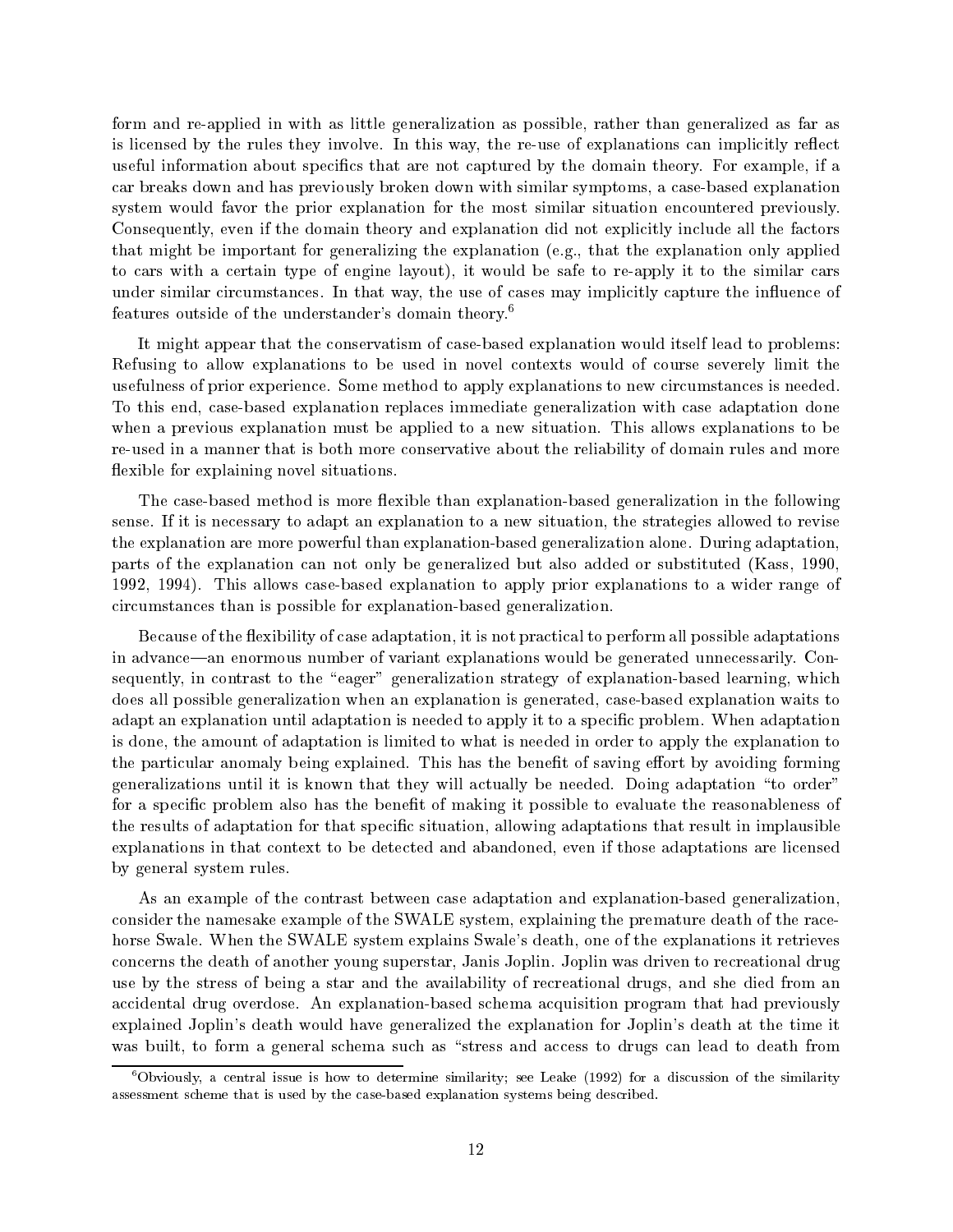accidental overdose." However, such a generalization does not apply to Swale. Consequently, an explanation-based schema acquisition system could not apply that stored generalization to Swale's death. As a result, it would chain together a new explanation without guidance from the Joplin explanation.

In the case-based approach, however, the way to apply the Janis Joplin explanation is not determined by a precomputed generalization. Instead, after retrieving the specific explanation of Joplin's death SWALE attempts to decide how to adapt that explanation in light of the particulars of the episode—Swale's death—to which it will be applied. During adaptation, SWALE abandons the parts of the explanation that do not apply and retains the kernel of the explanation that is potentially applicable to a racehorse: the hypothesis that a drug overdose caused the death. That hypothesis is unsupported, so adaptation takes drug overdose as a starting point (considerably narrowing the field of options to consider compared to simply attempting to explain Swale's death from scratch) and attempts to adapt the explanation to include additional factors supporting the occurrence of a drug overdose. SWALE's knowledge includes that racehorses are sometimes given performance-enhancing drugs. Using that knowledge, it generates the explanation that Swale might have died from an accidental overdose of performance-enhancing drugs.

Thus the case-based approach uses experience to suggest alternatives even in situations that are not straightforwardly subsumed by generalizations of prior explanations, allowing more flexible reuse of the results of prior explanation construction. This process depends on having effective strategies for guiding adaptation, and such strategies are described in (Kass, 1990, 1992, 1994).

# 8 Criteria for the "best" explanation

In order to choose the explanation to accept, an abductive explanation system requires criteria for what constitutes the "best" explanation. The literature on abduction almost universally bases this decision solely on criteria that in some sense measure the "plausibility" of explanations (Charniak, 1986; Charniak & Goldman, 1991; Charniak & Shomony, 1994; Hobbs et al., 1993; Josephson & Josephson, 1994; Kautz & Allen, 1986; Kass, 1990; Konolige, 1990; Levesque, 1989; O'Rorke, 1994; Mooney, 1990; Poole, 1989; Zadrozny, 1994). While we agree that plausibility considerations are often crucial in selecting explanations, we also believe that goal-based criteria reflecting the explainer's needs for information are crucial in deciding the goodness of explanations. Thus in our view, explanation is more properly viewed as a means for obtaining useful information than as a goal-neutral process. In this section we begin by considering the role of plausibility and then examine the effects of goals on what constitutes the "best" explanation.

#### 8.1 Plausibility criteria

Models of how to select the best candidate explanation are often based on minimality criteria using Occam's razor to compare sets of explanations according to structural criteria such as number of assumptions or structural coherence; other methods perform theorem proving to determine the consistency of new information with old, or use probabilities or "assumption costs" to judge which explanations are most likely. This section contrasts those and other methods to the criteria used to decide plausibility in case-based explanation, which are strongly influenced by *similarity* to previously-explained episodes and to stereotyped patterns.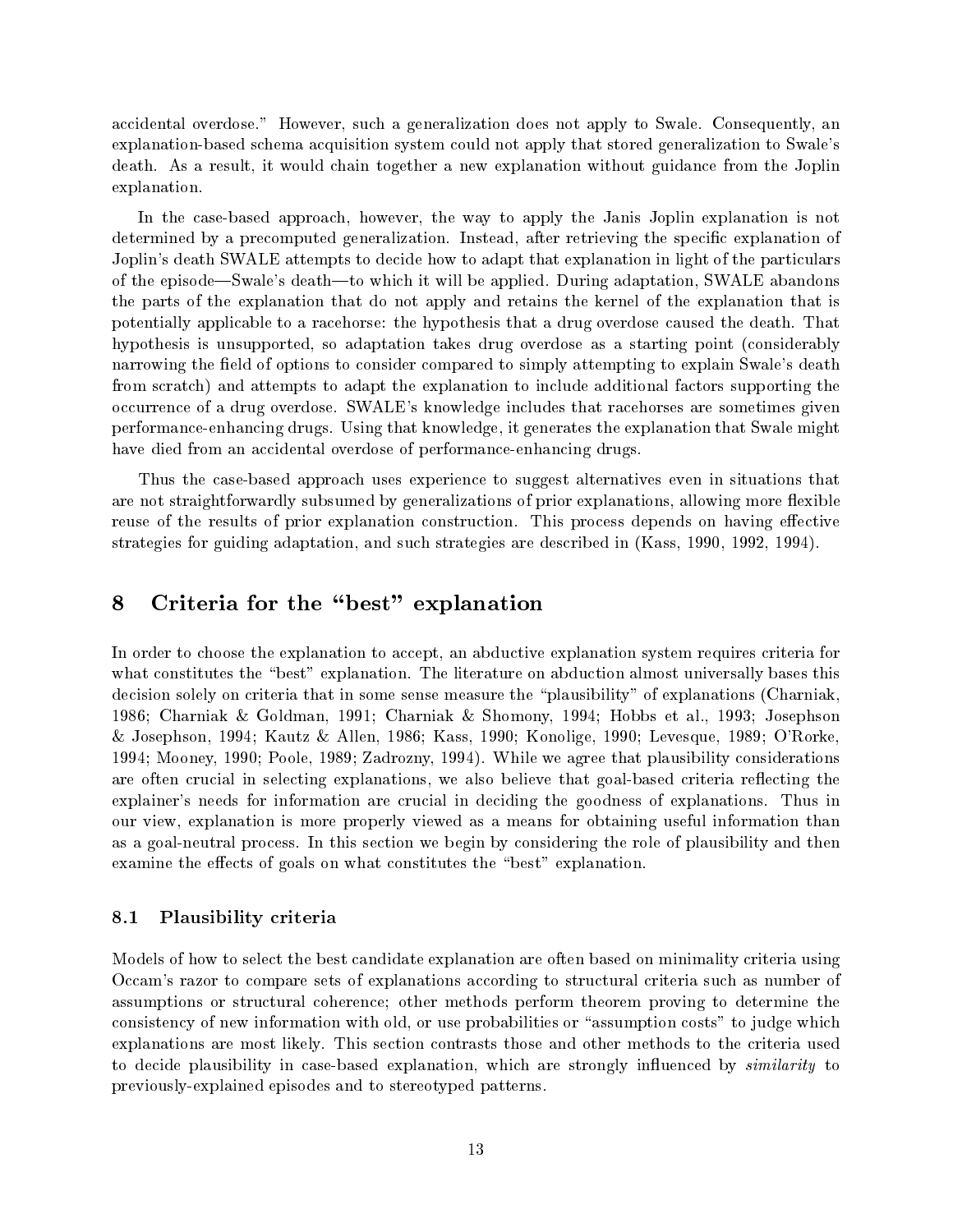Structural minimality criteria: Many models of plausibility evaluation judge plausibility according to Occam's razor, with explanations ranked by "simplicity" or "minimality" according to some syntactic minimality criterion (Charniak, 1986; Kautz & Allen, 1986; Konolige, 1990; Levesque, 1989; Poole, 1989; Wilensky, 1983). Structural comparisons are neutral to the content of the explanation, focusing instead on factors such as the lengths of the chains involved in the explanation (favoring the shortest chains) (e.g., Wilensky, 1983) or the number of abductive assumptions they require (e.g., Charniak, 1986). Structural comparisons can also be aimed atmeasuring the "coherence" of explanations (Ng & Mooney, 1990; Thagard, 1989).

When structural methods are used as the sole criteria for evaluating candidate explanations, two problems result. First, structural properties alone are simply inadequate to rank the likelihood of explanations reliably. For example, judging plausibility by the number of assumptions involved in an explanation may be misleading because two commonplace assumptions may be more likely than one unusual one.

The second problem with structural criteria is that the only information that structural criteria can provide is a comparative ranking. Even if this ranking is correct, it is not sufficient to determine whether an explanation is acceptable unless the set of explanations being compared is known to be complete. If only some of the possible explanations are compared, the explanation ranked as best in the comparison may still be one that would not be ranked as best overall.7

Unfortunately, in everyday explanation, incomplete sets of candidate explanations are unavoidable. It would be an overwhelming task to try to generate all possible explanations for an everyday event. Rather than being presented with a complete set of candidate explanations to compare, everyday explainers must generate a stream of explanations and decide when to stop generating explanations, even if more candidates could be generated. That decision depends not on which available explanation is most plausible, but on whether *any* of those candidates is sufficiently plausible.

Proof-based approaches: In models of abduction that treat explanations as deductive proofs, the validity of explanations depends entirely on the validity of their abductive assumptions. One way to verify abductive assumptions is to use theorem-proving to show that the assumptions are actually entailed by prior beliefs. Likewise, it is possible to check whether an assumption is inconsistent with prior beliefs by attempting to prove its negation from prior beliefs. For example, Charniak (1986) describes a method that judges abductive assumptions in these two ways. A drawback of this approach is its computational cost: deciding the plausibility of an explanation may require generating multiple proofs, each of which again raises the problem of the combinatorial explosion.

Probabilistic and cost-based criteria: Probabilistic and related cost-based approaches have also been proposed to judge the reasonableness of both assumptions and explanatory chains (Charniak & Shomony, 1994; Hobbs et al., 1993; Lin, 1992; Pearl, 1988). However, fine-grain probability or cost information willnot necessarily be available for everyday explanation problems. Another

 $^7$ Tuhrim et al. (1991) provide an empirical examination of the effectiveness of a number of minimality criteria for expert diagnosis tasks. Their analysis provides support for abductive inference methods but also identifies a number of problems arising from minimality-based approaches to selecting explanations. They attribute some of those problems to lack of knowledge in their knowledge base, which again underlines the importance of using abductive explanation methods that are robust with respect to incomplete domain knowledge.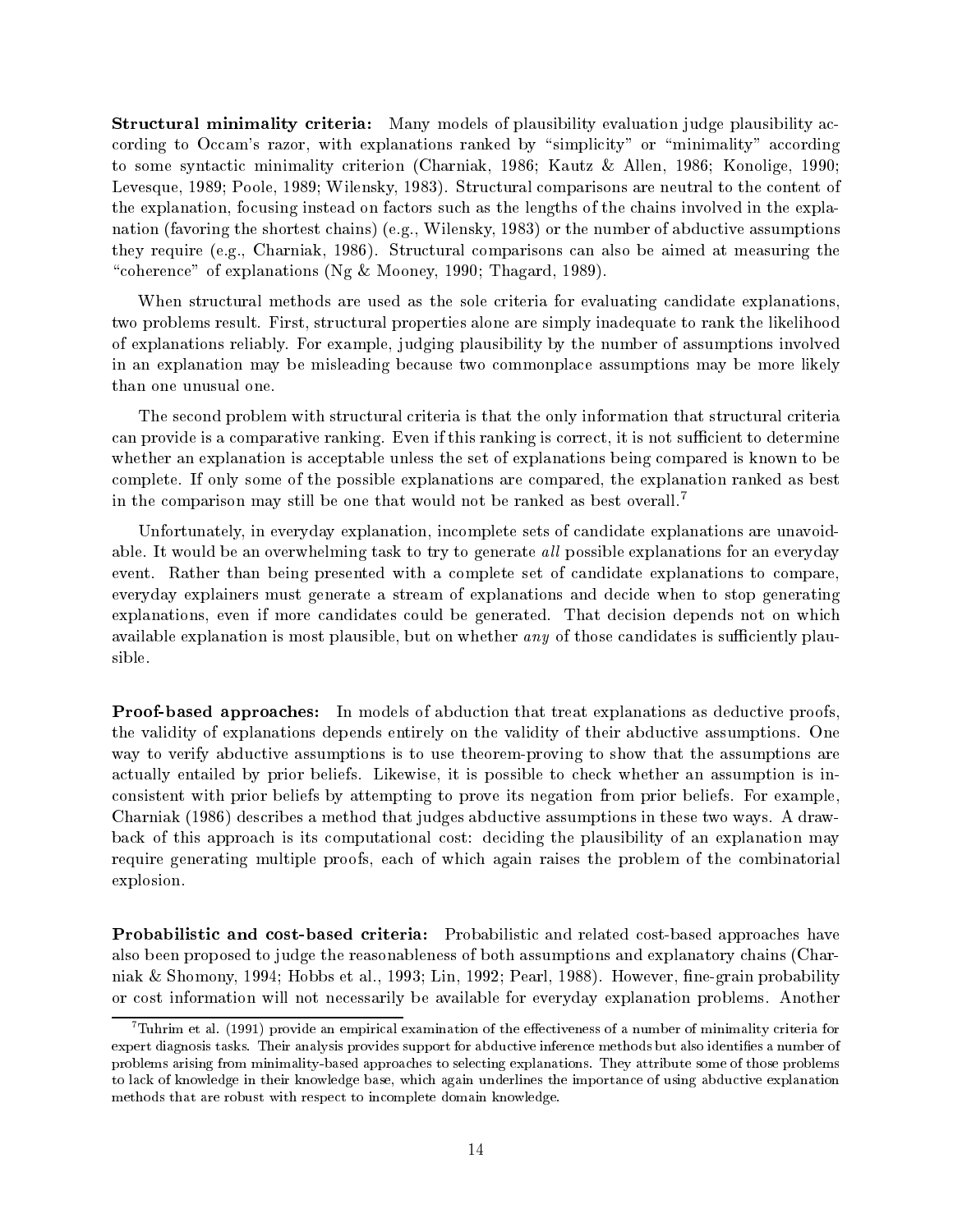alternative is to simply use coarser-grained likelihood estimates rather than probabilities. However, that method will often be insufficient to distinguish between the many possible candidate explanations for an everyday event.

Because of the problems with structural criteria and coarse-grained likelihood estimates, the case-based model implemented in ACCEPTER relies primarily on a novel approach compared to other abductive understanding systems: favoring explanations that are analogous to prior explanations for similar situations.

ACCEPTER's plausibility criteria: In case-based explanation, the most important criterion for judging plausibility is similarity-based: Explanations of new anomalies are favored if they are similar to explanations that applied to similar prior anomalies. This similarity judgment is done implicitly through the case retrieval process; retrieval of stored explanations is aimed at retrieving explanations from similar prior situations, based on the similarity criteria reflected by ACCEPTER's indexing vocabulary for anomalies. This emphasis on similarity is in the same spirit as the analogical model of explanation generation developed by Falkenhainer (1990).

After an explanation has been retrieved and adapted, its plausibility is judged in two additional ways. First, the likelihoods of the abductive assumptions and of the inference links and intermediate conclusions of the explanatory chain are evaluated. Although approaches that assume a perfect domain theory need only to verify the reasonableness of abductive assumptions, with an imperfect domain theory the entire reasoning chain must be verified.

The method used to estimate the reasonableness of the assumptions and rules in an explanatory chain is to compare them to standard stereotypes. When conflicts occur, those conflicts are flagged as plausibility problems (Leake, 1992, 1994a). No inference is done to evaluate how their ramications interact. The motivation for estimating likelihood by similarity to stereotyped patterns, rather than using formal probability calculations, is the need to decide plausibility even when probabilities are unavailable. The motivation for the stereotype-based method, as opposed to methods that attempt to prove the consistency of assumptions with prior beliefs, is to control verification cost. Judging plausiblity according to limited verification is consistent with a number of psychological studies that suggest that human inferencing and verication during routine reading comprehension are fairly limited, tending towards establishing local rather than global consistency (Baker & Anderson, 1982; McKoon & Ratcliff, 1992; Sanford, 1990; Vonk & Noordman, 1990).

When similarity and coarse-grained likelihood criteria are insufficient to distinguish between available candidate explanations, the evaluation process falls back on a simple structural minimality criterion: given two explanations that explain equally similar prior situations, and whose beliefs are considered equally likely, the explanation with the fewest assumptions is favored.

One important evaluation criterion omitted from this model is the closeness of competing candidates; if the two best candidates are equally plausible, their closeness may suggest that neither one should be accepted until they can be better distinguished (e.g., Josephson & Josephson, 1994; Miller, Pople, & Myers, 1982).

#### 8.2 Goal-based criteria

As observed in the introduction, in standard models of abduction, the "best" explanation is simply the "most plausible." Although it has been pointed out in the abduction literature that pragmatic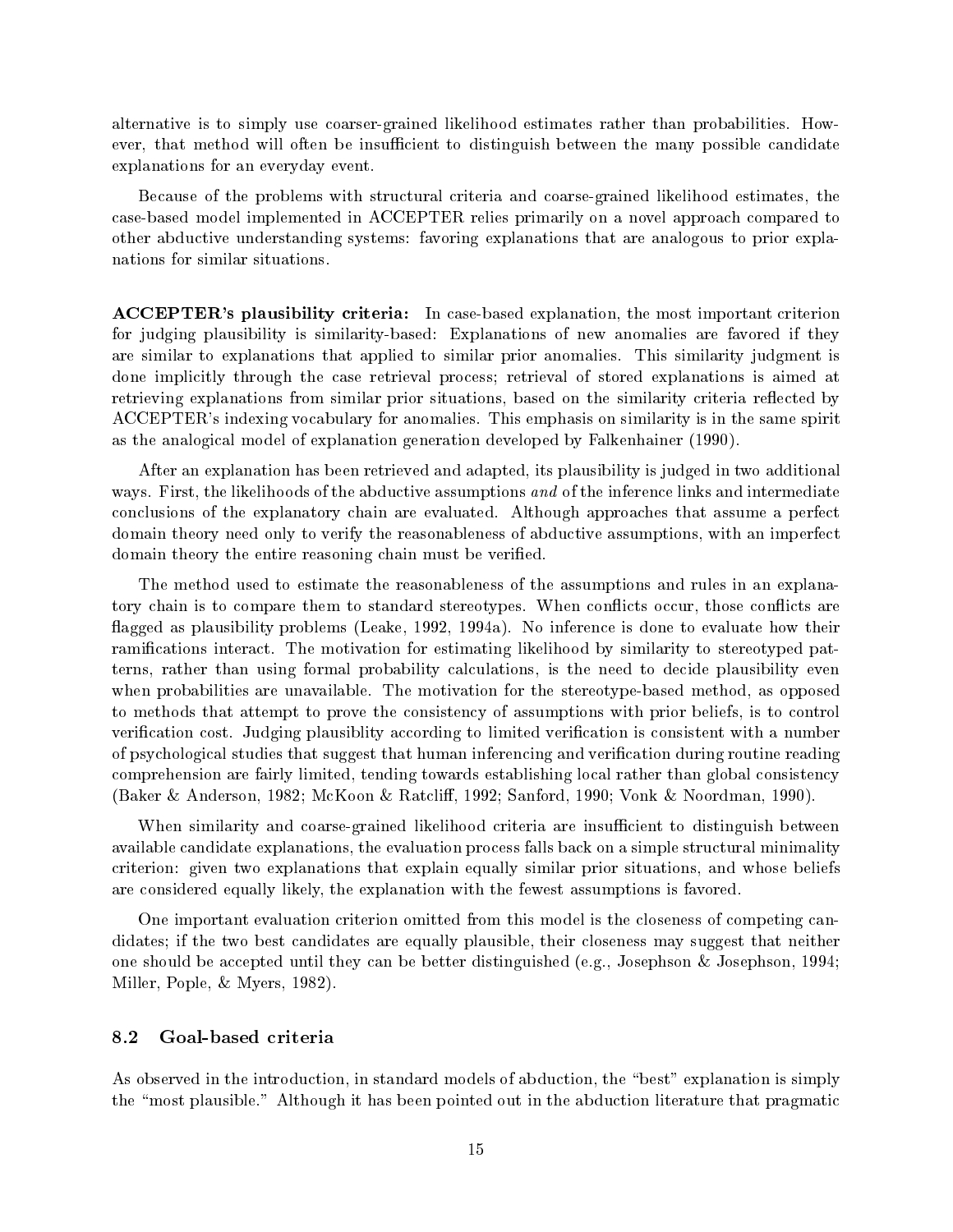factors determine the level of certainty to require in an explanation, as when a doctor requires a diagnosis with high certainty before attempting a risky operation (Josephson & Josephson, 1994), pragmatic factors usually do not enter elsewhere into the explanation evaluation process. A number of researchers have begun to point out that in fact the information provided by an explanation also plays a central role in abduction (Krulwich, Birnbaum, & Collins, 1990; Leake, 1988, 1992, 1994a; Norvig & Wilensky, 1990; Ram & Leake, 1991). In the view of explanation developed in research on case-based explanation, pragmatic factors playakey role: what constitutes the ultimate goodness of an explanation is its ability to satisfy the needs for information that motivated generating it.

To illustrate that usefulness considerations go beyond plausibility judgments, recall the four alternative explanations for an ATM break-in in table 1. All of the listed explanations could be valid simultaneously, but even if they are, their appropriateness will differ depending on the tasks for which they will be used. For example, a childhood friend of the robber who was surprised by the robbery might wonder what drove the robber to commit the crime, making the need to pay back a loan shark the best explanation; a bank officer might wonder how the robbery had been able to succeed, making the absence of the camera the best explanation. For some purposes, goals may even override validity considerations: A good explanation in a humorous context may be one that is farfetched or obviously false.

Both psychological research (e.g., Hale & Barsalou, in press; Lalljee & Abelson, 1983; Snyder, Higgens, & Stucky, 1983) and philosophical works (e.g., Mackie, 1965; Van Fraassen, 1980) argue that different explanations are needed to reflect different explainer goals. For example, subjects attempting to absolve themselves of blame will focus on different features of a situation from those stressed by sub jects without that goal (Snyder et al., 1983). In general, in any multi-task system the only way to assure useful explanations is to explicitly evaluate their goodness according to current system goals (Leake, 1991a, 1992). However, as observed previously, models of abductive explanation seldom consider the effect of different possible uses of explanations on which explanation to favor.

The influence of intended uses for explanations on explanation generation has begun to be investigated in abductive diagnosis for tasks such as integrating medical diagnosis and response (Rymon, 1993), and performing medical diagnosis within a planning framework (Turner, 1994). The largest body of artificial intelligence research considering the role of goals in explanation, however, is in explanation-based learning (EBL) (Mitchell, Keller, & Kedar-Cabelli, 1986; DeJong & Mooney,  $1986$ ).<sup>8</sup> Yet although EBL has been applied to many tasks, such as learning rules for object recognition, problem solving, and search control, their role in all these tasks can be viewed as falling into the same broad class: forming rules for concept recognition. For example, in the formulation developed by Mitchell et al. (1986), the basic process starts from a training example, a target concept, and operationality conditions that determine when the premises of an explanation involve predicates that are easily evaluated (e.g., for visual object recognition, the measure of whether a predicate is easily evaluated might be whether it describes a property that is recognizable by the vision system). Given an instance of an object (e.g., a cup), and given a target concept describing a desired function for the object (e.g., to hold liquids), an explanation can be generated to account for how operational features contribute to membership in the target concept (e.g., that recognizable features such as being \concave up" entail being able to hold liquids). Based on the features identied by the explanation, a new recognition rule can be generated. Keller (1988)

 $^8\rm{Although}$  that research focuses on deductive explanation rather than abductive explanation, its usefulness criteria are applicable within either framework.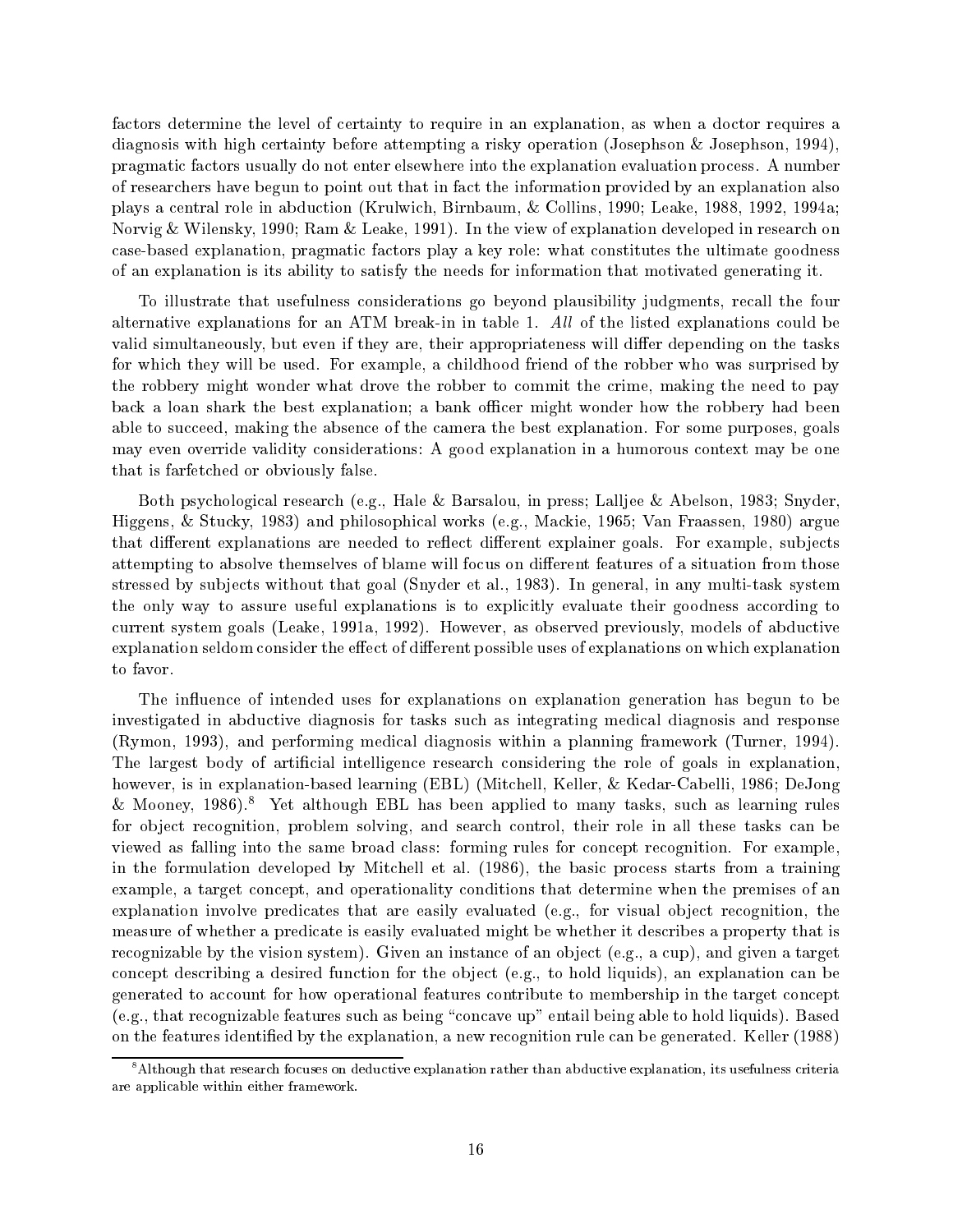discusses how the apparently diverse tasks of many EBL systems can be viewed as types of concept recognition.

EBL systems addressing the concept recognition problem implicitly reflect the needs of that task by making two basic assumptions about the form of explanations. First, they require explanations to be complete proofs showing sufficient conditions for concept membership. Second, because the types of rules used within the derivations (as opposed to the antecedents) are irrelevant to concept recognition—only the antecedents are important to that task, because they are the features that need to be recognized—EBL treats all explanations with the same antecedents as equivalent.

For the tasks that motivate everyday explanation of anomalies, neither of these assumptions may be valid. First, complete explanations may not be necessary; partial explanations are sufficient for many tasks. For example, an explanation for preventing an undesirable event needs only to identify a single necessary condition for the event that is preventable in the future. (E.g., a driver who knows that his car sometimes fails to start when it has been parked in the cold can prevent the problem on cold days by putting it in the garage, even if he does not know all the other factors that may also be necessary for the problem to arise.) In fact, everyday explanations are necessarily partial explanations; it is impossible to provide a complete account of the factors that are sufficient for an event to occur. In everyday explanation, it is vital for the explainer to be able to make a principled decision about which partial explanations to accept and to be able to use partial explanations whenever they provide the needed information.

Second, the goodness of everyday explanations often depends not only on the premises they involve, but on how those premises are linked to the conclusion and the types of rules that they use. For example, we might imagine a doctor explaining the symptoms of a disease by using associational rules (e.g., that everyone with a certain symptom has a given disease), or by using causal rules that account for the process by which the symptoms arise from the disease. Both explanations might be equally useful for prescribing a treatment, but the second would be much more useful for determining how to alleviate the symptoms before the cure took effect. Chandrasekaran (1994) discusses how even identical processes must sometimes be described in different ways depending on the needs of the explainer.

Leake (1991a, 1992) discusses the disparate requirements for explanations that arise from ten different tasks, each corresponding to a different way that explanations will be used. Each of these uses places different requirements on explanations and affects which types of antecedents and derivations will provide useful information. For example, explaining the breakdown of a car by "brand X frequently breaks down" provides sufficient information to help a prospective buyer avoid breakdowns (by predicting future problems with brand X and consequently buying a different brand of car), but it does not provide sufficient information for a mechanic to effect a repair. ACCEPTER implements goal-based evaluation criteria for six tasks: resolving anomalies, allowing future prediction, preventing undesirable events, enabling repair, assigning blame, and assigning responsibility. Each of these tasks is associated with particular needs for information that can be used to evaluate the adequacy of explanations and to identify how an inadequate explanation should be adapted to provide additional information.

By considering not only the plausibility of explanations but also how well they satisfy the explainer's needs for information, the explanation evaluation process developed in this research provides a pragmatic and context-sensitive answer to the question of what constitutes the \best" explanation.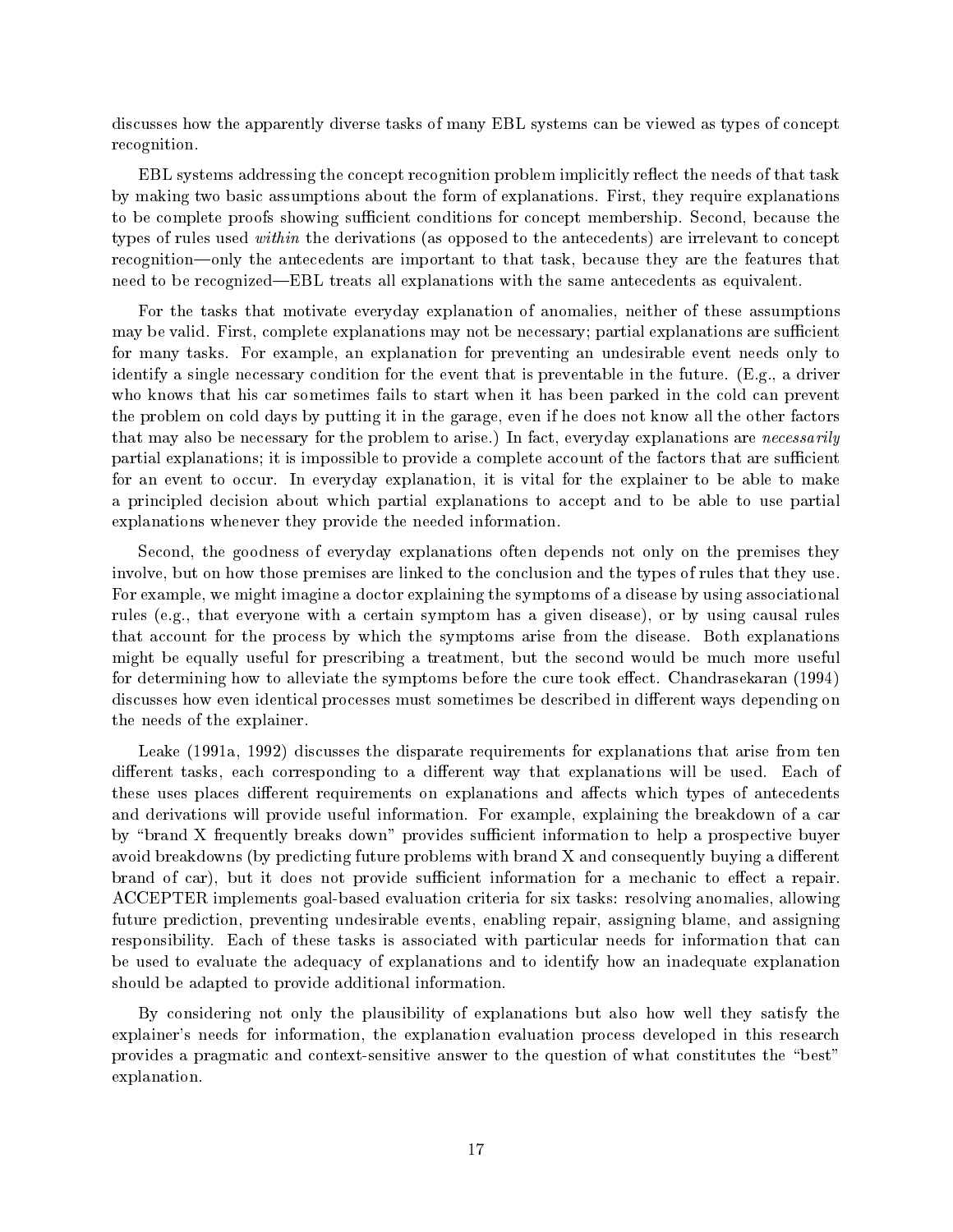#### 9 Interaction between explanation generation and evaluation

Previous sections have discussed the generation and evaluation of explanations as independent issues. A final question, however, is the level of interaction needed between explanation generation and evaluation. Many models of abductive explanation treat explanation generation and evaluation as two sequential steps: an abductive explanation component generates a set of candidate explanations that are then compared to select the "best" explanation from that set (Charniak, 1986; Kautz & Allen, 1986; Peng & Reggia, 1990; Thagard, 1989; Wilensky, 1983). Unfortunately, for any real-world event, arbitrarily large numbers of explanations can be generated. Consequently, an everyday explanation system that attempts to generate all candidate explanations without further focus will be swamped with candidate explanations (e.g., Leake, 1992; O'Rorke, 1989; Poole, 1993). As a result, it is desirable to integrate explanation generation and evaluation of candidate explanations in order to use knowledge of what constitutes a good explanation to focus the search for explanations on worthwhile candidates.

The case-based explanation process integrates explanation generation and evaluation in two ways. The first way is by using its anomaly-based indexing vocabulary to guide retrieval of candidate explanations towards previous explanations addressing similar anomalies. In this way, knowledge of what the explanation must account for is used immediately to guide search for candidate explanations.

The second way is to guide adaptation of retrieved explanations according to incremental evaluation of their plausibility and of the adequacy of the information they provide for the explainer's task. As sketched in section 2, case-based explanation adapts explanations to fit new situations in a cycle driven by the evaluation process. When a new explanation is retrieved, the evaluation process detects any problems and passes their characterizations to the adaptation component. The adaptation component then attempts to revise them in response to the specic problems that were identied. The evaluation/adaptation process can be applied as needed until an acceptable explanation is generated, resource limits for adaptation are exceeded, or no adaptation rules are available for repairing the problems. An important aspect of the process is that explanation evaluation identifies why specific parts of the candidate explanation are problematic—which parts of the explanation are implausible, or where needed information is missing—allowing the adaptation system to strongly focus its choice of repairs. In this way, the case-based model uses on-going evaluation not only to choose which explanation to pursue but to provide very specific guidance of how to proceed when augmenting or modifying candidate explanations.

For example, if the explainer's task is to predict an event, a useful explanation must trace the causes of the event back to causes that occur early enough for prediction to be useful. (E.g., if we want to explain the increase in the price of a stock in order to buy low and sell high, it is not enough to attribute the increase to strong profits: We need to be able to predict future profits before others do.) If ACCEPTER's evaluation process determines that the explanation does not include sufficiently early factors, it guides adaptation towards elaborating the explanation to include earlier causes.

The integration between explanation generation and evaluation in our model of case-based explanation differs markedly from the relationship between evaluation and generation of explanations in chaining-based approaches such as explanation-based learning. In explanation-based generalization, goal-based criteria are used to test whether an explanatory chain is sufficient (i.e., whether the leaves of an explanation are operational) but not to guide the choice of which alternatives to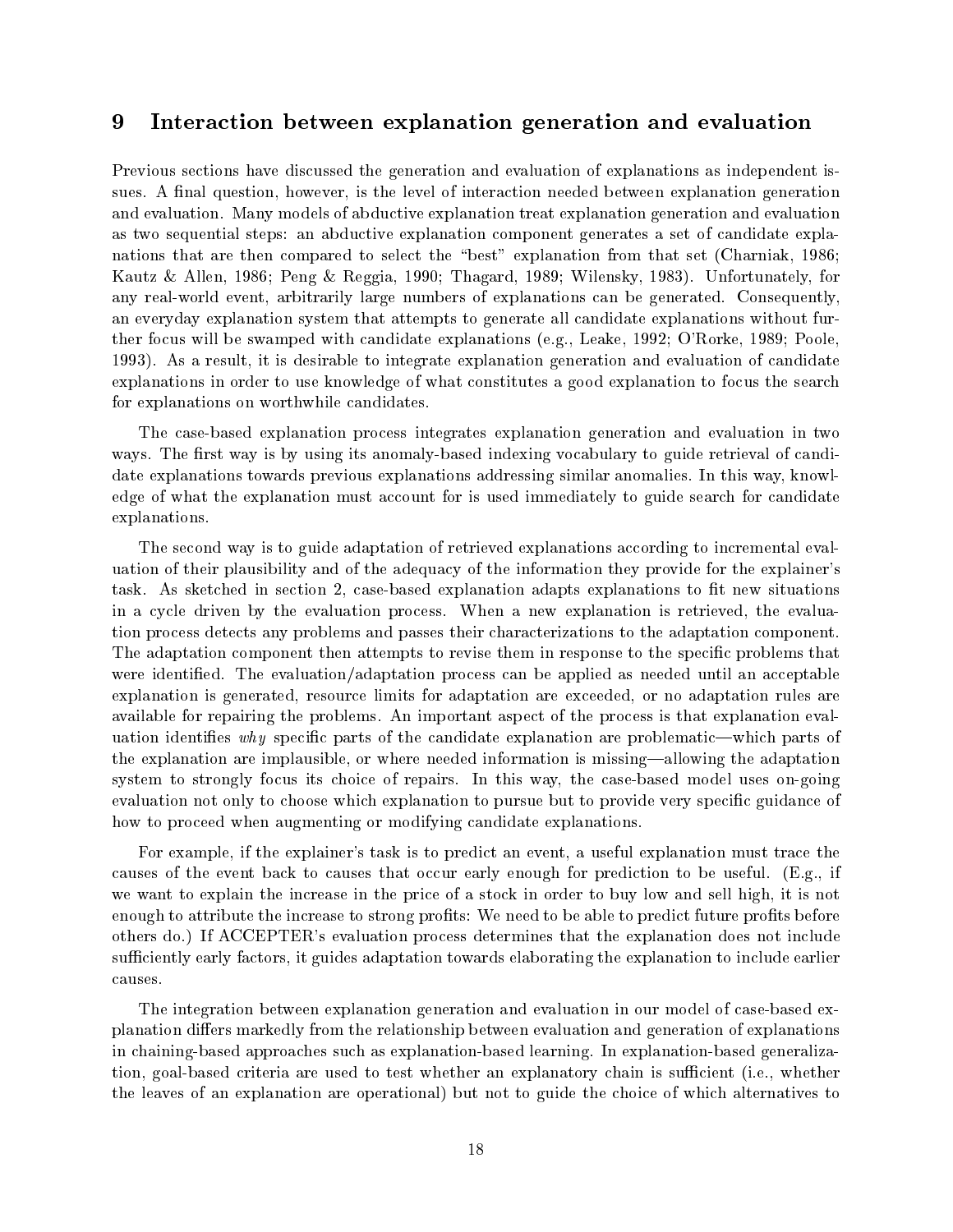pursue when adding to an explanatory chain (Mitchell et al., 1986). In this way, the role of goalbased considerations in EBL is limited to deciding when to stop a goal-neutral chaining process or when to accept a complete explanation (Keller, 1988). Case-based explanation uses goals to decide which paths to follow and how to follow them while making decisions about how to repair a flawed explanation.

The integrated approach in our model also differs from models that use plausibility estimates to determine the most plausible candidate explanation so far, in order to preferentially devote further attention to expanding those candidates (de Kleer & Williams, 1989; Hobbs et al., 1993; Ng & Mooney, 1990). Those methods use their evaluation of plausibility to assign a single number to an entire explanation as a whole, in order to decide which explanation to pursue, but not to give any indication of how to proceed in elaborating that explanation. Case-based explanation uses its evaluation of goodness both to identify promising partial explanations and to pinpoint particular aspects of those explanations that need to be fixed. Based on the description of the problem, an adaptation rule tailored to fixing the problem is selected and applied to repair that problem (Kass, 1990, 1992, 1994). This gives more precise guidance.

Thus case-based explanation generation differs from other models not only in its commitments on individual issues such as how to generate explanations and how to evaluate them, as discussed in the five previous sections, but also in its strong integration of explanation generation and evaluation.

## 10 Conclusion

Abductive explanation is often examined in isolation from the motivations for explaining and the explainer's prior experience. In the resultant models, goals and experience have little effect on explanation. The selection of what to explain is determined outside the explanation process; the goal of explanation is to generate the most plausible explanation, neutral to the particular needs for information prompting explanation; and each new explanation is generated starting from scratch.

This article contrasts such models with an alternative account, developed in research on applying case-based reasoning to explanation, in which explanation is guided by experience and aimed at generating useful explanations. The comparison is organized around six central issues for explanation: the nature of explanatory chains, when to explain, what to explain about a given situation, how explanations are generated, the criteria to use for selecting the "best" explanation, and the level of interaction between explanation generation and evaluation. These points illuminate central issues of everyday explanation and how they are addressed by case-based explanation.

When relevant prior explanations are available as starting points for explanation generation, the potential benets of retrieving and adapting prior explanations instead of chaining from scratch are threefold: generation of better candidate explanations, by favoring explanations supported by prior experience; increased efficiency of explanation generation over reasoning from scratch; and, because retrieval and adaptation are focused according to system needs, integrating explanation generation and evaluation, providing more precise focus on explanations that are likely to be useful.

Thus in the case-based model of explanation, goals and experience playakey role in explanation generation. By using goals and experience to guide processing, this method provides a way to generate plausible and useful explanations in domains that are complex and imperfectly understood.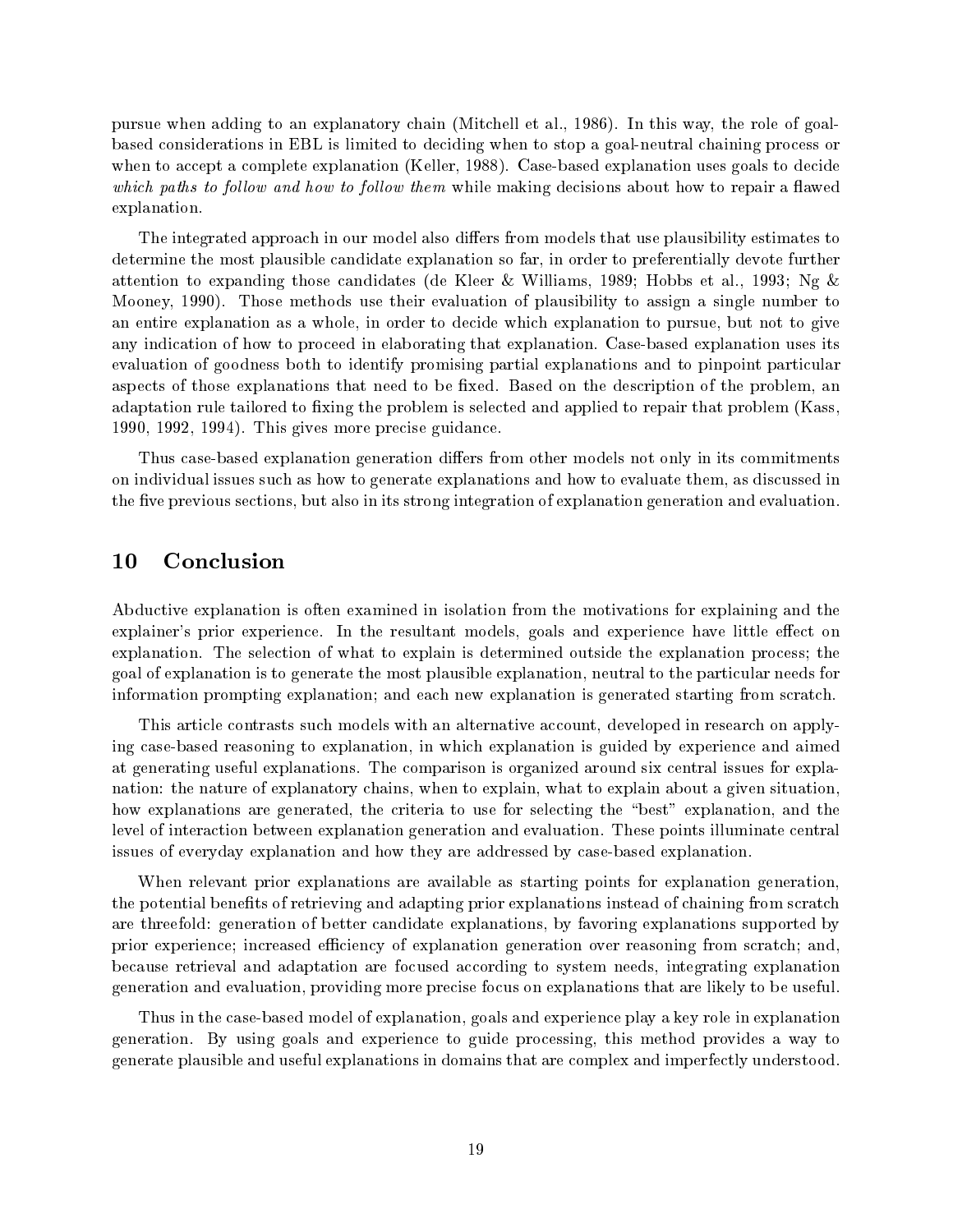# References

- Baker, L. & Anderson, R. (1982). Effects of inconsistent information on text processing: evidence for comprehension monitoring. Reading Research Quarterly, 17, 281–294.
- Bylander, T., Allemang, D., Tanner, C., & Josephson, J. (1991). The computational complexity of abduction. Artificial Intelligence,  $49, 25-60$ .
- Chandrasekaran, B. (1994). Functional representation and causal processes. In Yovits, M. (Ed.), Advances in Computers. Academic Press, New York.
- Charniak, E. (1978). On the use of framed knowledge in language comprehension.  $Artificial$ *Intelligence*,  $11(3)$ ,  $225-265$ .
- Charniak, E. (1986). A neat theory of marker passing. In Proceedings of the Fifth National Conference on Artificial Intelligence, pp. 584-588 Philadelphia, PA. AAAI.
- Charniak, E. & Goldman, R. (1991). A probabilistic model of plan recognition. In Proceedings of the Ninth National Conference on Artificial Intelligence, pp. 160–165 Anaheim, CA. AAAI.
- Charniak, E. & McDermott, D. (1987). Introduction to Artificial Intelligence. Addison-Wesley, Reading, MA.
- Charniak, E. & Shomony, S. (1994). Cost-based abduction and MAP explanation.  $Artificial$  $Intelligence, 66, 345-374.$
- Chien, S. (1989). Using and refining simplifications: explanation-based learning of plans in intractable domains. In Proceedings of the Eleventh International Joint Conference on Artificial Intelligence, pp. 590–595 Detroit, MI. IJCAI.
- Chinn, C. & Brewer, W. (1993). Factors that influence how people respond to anomalous data. In Proceedings of the Fifteenth Annual Conference of the Cognitive Science Society, pp. 318-323 Boulder, CO. Cognitive Science Society.
- Cullingford, R. (1978). Script Application: Computer Understanding of Newspaper Stories. Ph.D. thesis, Yale University. Computer Science Department Technical Report 116.
- de Kleer, J. & Williams, B. (1989). Diagnosis with behavioral modes. In Proceedings of the Eleventh International Joint Conference on Artificial Intelligence, pp. 1324–1330 Detroit, MI. IJCAI.
- DeJong, G. (1979). Skimming Stories in Real Time: An Experiment in Integrated Understanding. Ph.D. thesis, Yale University. Computer Science Department Technical Report 158.
- DeJong, G. & Mooney, R. (1986). Explanation-based learning: an alternative view. Machine Learning,  $1(1)$ ,  $145–176$ .
- Dietterich, T. & Flann, N. (1988). An inductive approach to solving the imperfect theory problem. In Proceedings of the 1988 AAAI Spring Symposium on Explanation-based Learning, pp.  $42-46$ Stanford, CA. AAAI.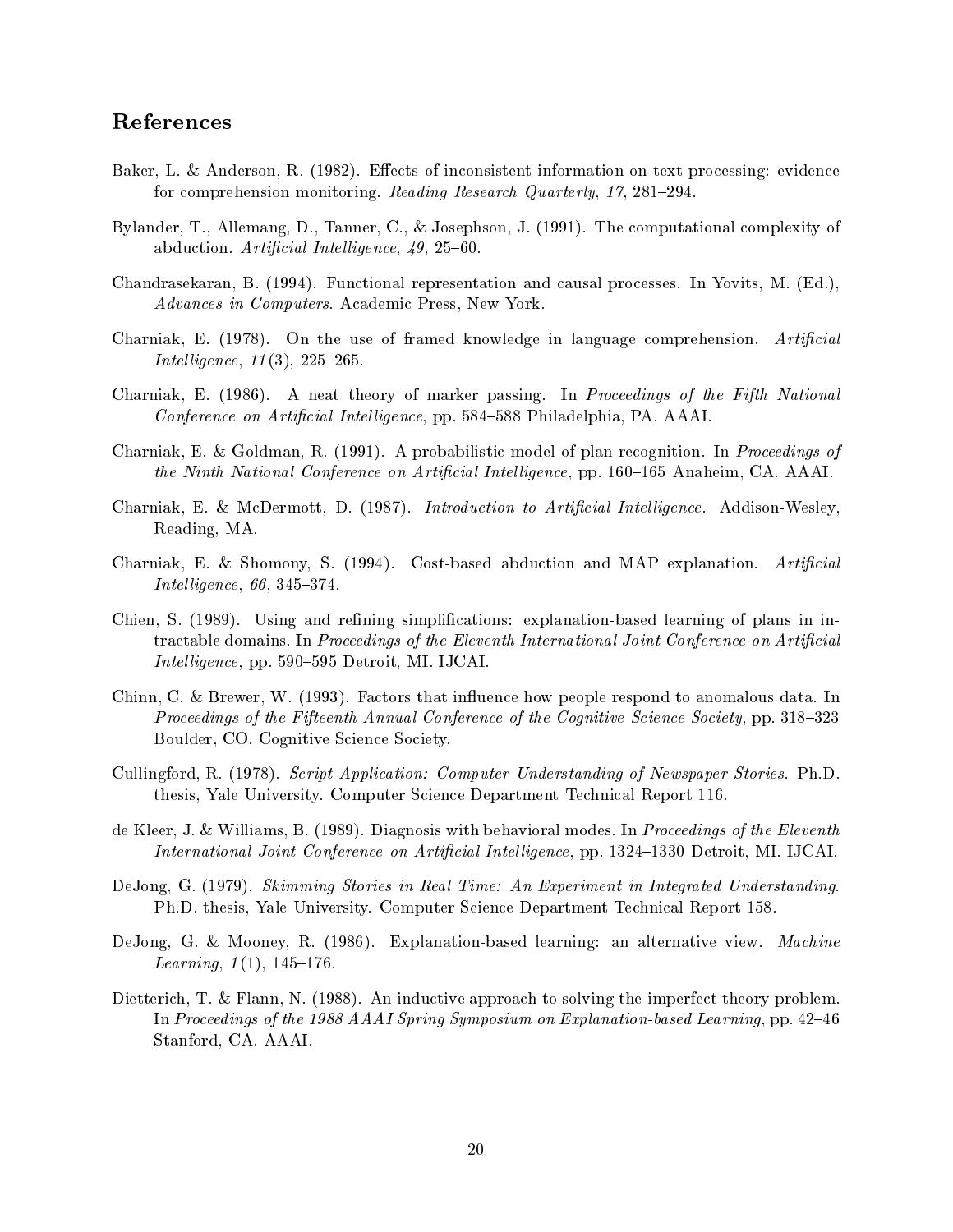- Falkenhainer, B. (1990). Abduction as similarity-driven explanation. In O'Rorke, P. (Ed.), Working Notes of the 1990 Spring Symposium on Automated Abduction, pp. 135-139. AAAI. Technical Report 90-32, Department of Information and Computer Science, University of California, Irvine.
- Garner, R. (1981). Metacognition and Reading Comprehension, chap. 3. Ablex, Norwood, NJ.
- Hale, C. & Barsalou, L. (In press). Explanation content and construction during system learning and troubleshooting. The Journal of the Learning Sciences.
- Hammond, K. (1989). Case-Based Planning: Viewing Planning as a Memory Task. Academic Press, San Diego.
- Harman, G. (1965). The inference to the best explanation. *Philosophical Review*,  $\gamma_4$ , 88–95.
- Hobbs, J., Stickel, M., Appelt, D., & Martin, P. (1993). Interpretation as abduction. Artificial *Intelligence*,  $63(1-2)$ ,  $69-142$ .
- Josephson, J. & Josephson, S. (1994). Abductive Inference: Computation, Philosophy, Technology. Cambridge University Press, Cambridge, England.
- Kass, A. (1986). Modifying explanations to understand stories. In Proceedings of the Eighth Annual Conference of the Cognitive Science Society, pp.  $691{-}696$  Amherst, MA. Cognitive Science Society.
- Kass, A. (1990). Developing Creative Hypotheses by Adapting Explanations. Ph.D. thesis, Yale University. Northwestern University Institute for the Learning Sciences, Technical Report 6.
- Kass, A. (1992). Question asking, artificial intelligence, and human creativity. In Lauer, T., Peacock, E., & Graesser, A. (Eds.), Questions and Information Processing. Lawrence Erlbaum Associates, Hillsdale, NJ.
- Kass, A. (1994). Tweaker: adapting old explanations to new situations. In Schank, R., Riesbeck, C., & Kass, A. (Eds.), *Inside Case-Based Explanation*, chap. 8, pp. 263–295. Lawrence Erlbaum Associates.
- Kautz, H. & Allen, J. (1986). Generalized plan recognition. In Proceedings of the Fifth National Conference on Artificial Intelligence, pp. 32–37 Philadelphia, PA. AAAI.
- Keller, R. (1988). Defining operationality for explanation-based learning. Artificial Intelligence,  $35(2), 227-241.$
- Kolodner, J. (1993). Case-Based Reasoning. Morgan Kaufmann, San Mateo, CA.
- Konolige, K. (1990). A general theory of abduction. In O'Rorke, P. (Ed.), *Working Notes of the 1990* Spring Symposium on Automated Abduction. AAAI. Technical Report 90-32, Department of Information and Computer Science, University of California, Irvine.
- Koton, P. (1988). Reasoning about evidence in causal explanations. In Proceedings of the Seventh National Conference on Artificial Intelligence, pp. 256-261 Minneapolis, MN. AAAI, Morgan Kaufmann Publishers, Inc.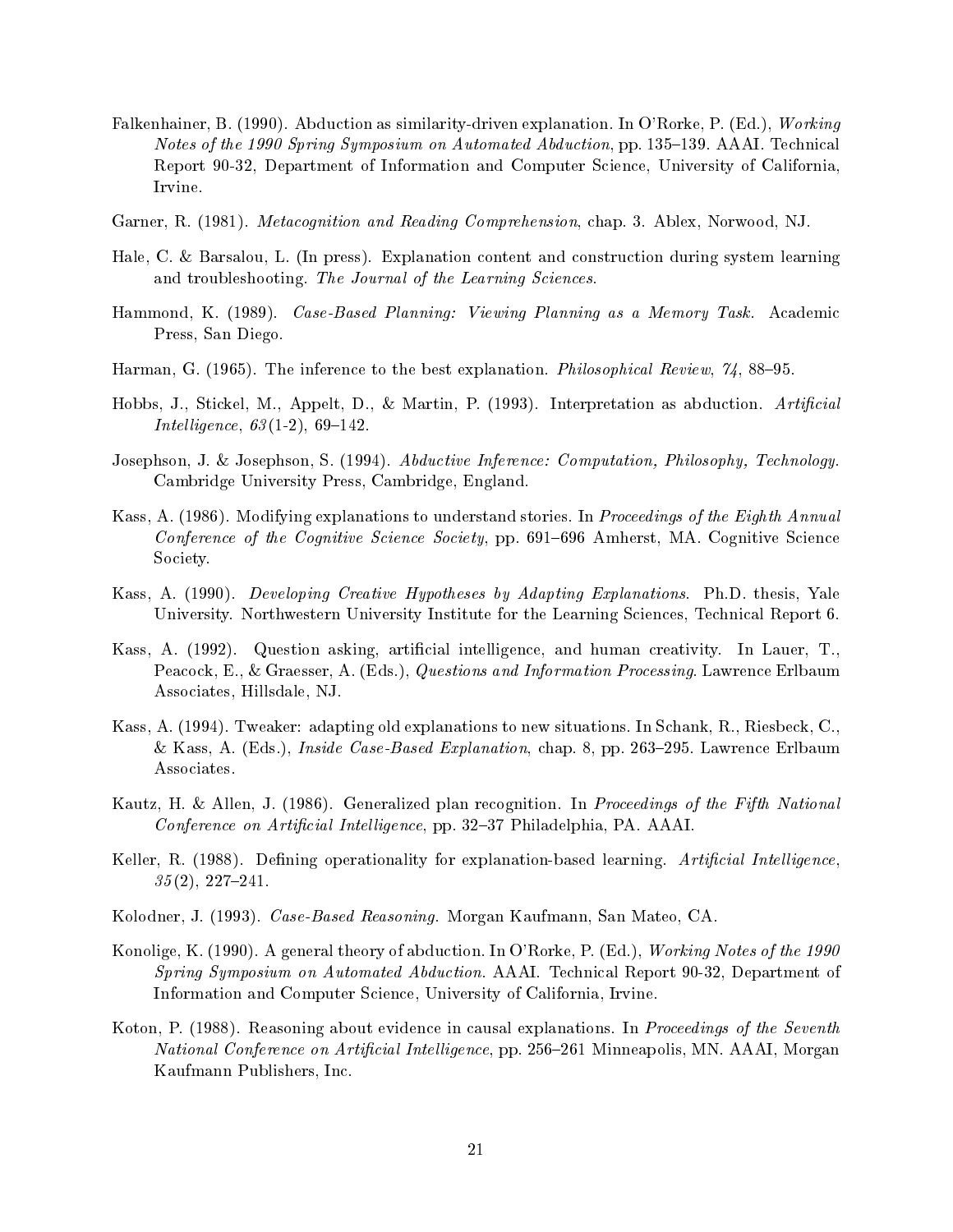- Krulwich, B., Birnbaum, L., & Collins, G. (1990). Goal-directed diagnosis of expectation failures. In O'Rorke, P. (Ed.), Working Notes of the 1990 Spring Symposium on Automated Abduction, pp. 116{119. AAAI. Technical Report 90-32, Department of Information and Computer Science, University of California, Irvine.
- Lalljee, M. & Abelson, R. (1983). The organization of explanations. In Hewstone, M. (Ed.), Attribution Theory: Social and Functional Extensions. Blackwell, Oxford.
- Leake, D. (1988). Evaluating explanations. In Proceedings of the Seventh National Conference on Artificial Intelligence, pp. 251-255 Minneapolis, MN. AAAI, Morgan Kaufmann Publishers, Inc.
- Leake, D. (1991a). Goal-based explanation evaluation. Cognitive Science,  $15(4)$ , 509-545.
- Leake, D. (1991b). An indexing vocabulary for case-based explanation. In Proceedings of the Ninth National Conference on Artificial Intelligence, pp. 10-15 Anaheim, CA. AAAI.
- Leake, D. (1992). Evaluating Explanations: A Content Theory. Lawrence Erlbaum Associates, Hillsdale, NJ.
- Leake, D. (1993). Focusing construction and selection of abductive hypotheses. In Proceedings of the Eleventh International Joint Conference on Artificial Intelligence, pp.  $24-29$  Chambery, France. IJCAI.
- Leake, D. (1994a). ACCEPTER: evaluating explanations. In Schank, R., Riesbeck, C., & Kass, A. (Eds.), *Inside Case-Based Explanation*, chap. 6, pp. 167-206. Lawrence Erlbaum Associates.
- Leake, D. (1994b). Issues in goal-driven explanation. In Ram, A. & desJardins, M. (Eds.), Proceedings of the 1994 AAAI Spring Symposium on Goal-Driven Learning, pp. 72–79 Stanford, CA. AAAI.
- Leake, D. & Owens, C. (1986). Organizing memory for explanation. In Proceedings of the Eighth Annual Conference of the Cognitive Science Society, pp. 710-715 Amherst, MA. Cognitive Science Society.
- Lebowitz, M. (1980). Generalization and Memory in an Integrated Understanding System. Ph.D. thesis, Yale University. Computer Science Department Technical Report 186.
- Levesque, H. (1989). A knowledge-level account of abduction. In Proceedings of the Eleventh International Joint Conference on Artificial Intelligence, pp. 1061-1067 Detroit, MI. IJCAI.
- Lin, D. (1992). Obvious Abduction. Ph.D. thesis, University of Alberta.
- Mackie, J. (1965). Causes and conditions. American Philosophical Quarterly,  $2(4)$ , 245-264.
- McCarthy, J.  $(1980)$ . Circumscription—a form of non-monotonic reasoning. Artificial Intelligence,  $13(1 \& 2), 27-39.$
- McKoon, G. & Ratcliff, R. (1992). Inference during reading. *Psychological Review*,  $99(3)$ ,  $440-466$ .
- Miller, R., Pople, H., & Meyers, J. (1982). Internist-i, an experimental computer-based diagnostic consultant for general internal medicine. New England Journal of Medicine,  $307(8)$ , 468-476.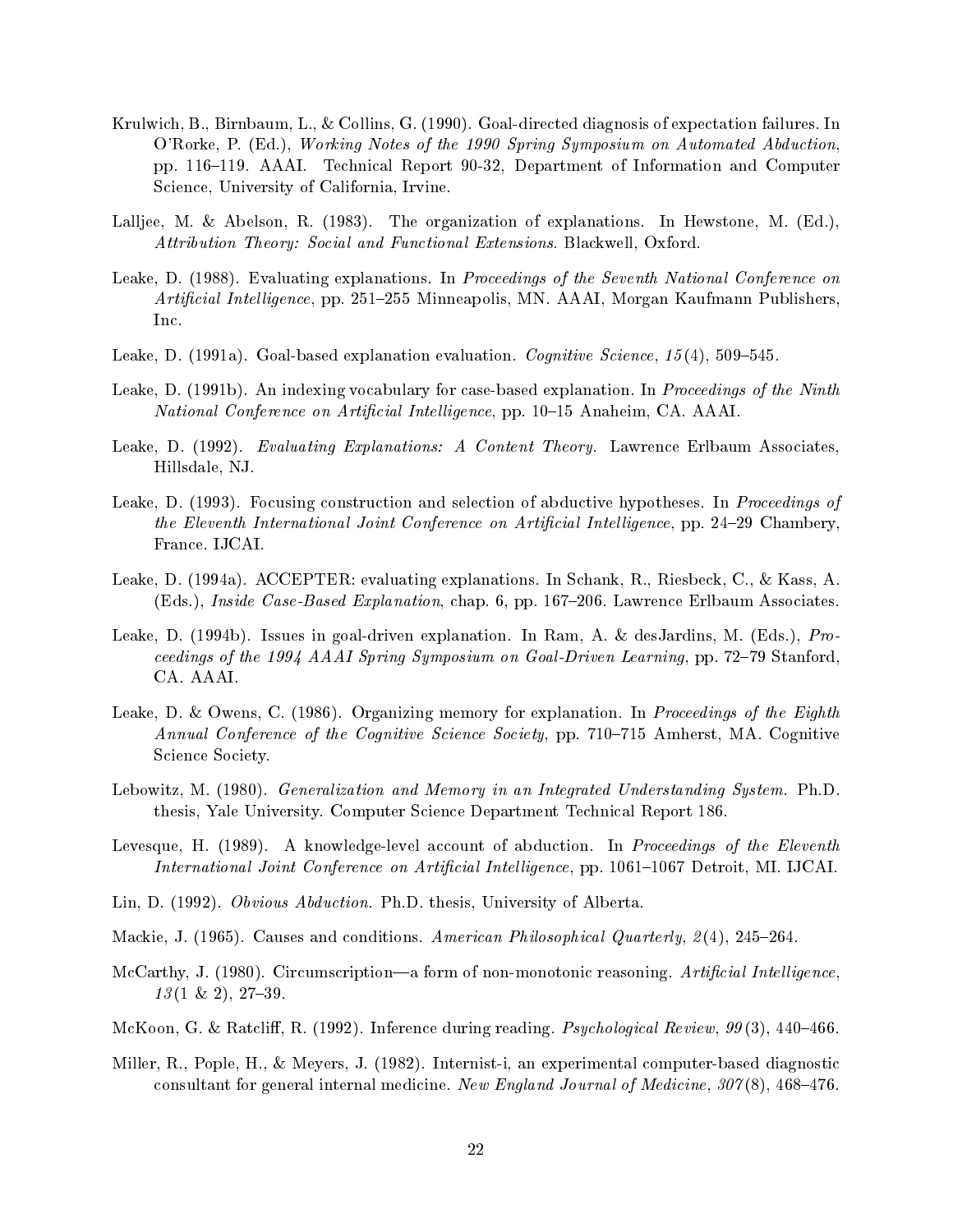- Minsky, M. (1975). A framework for representing knowledge. In Winston, P. (Ed.), The Psychology of Computer Vision, chap. 6, pp. 211-277. McGraw-Hill, New York.
- Mitchell, T., Keller, R., & Kedar-Cabelli, S. (1986). Explanation-based generalization: a unifying view. *Machine Learning*,  $1(1)$ ,  $47-80$ .
- Mooney, R. (1990). A General Explanation-based Learning Mechanism and its Application to Narrative Understanding. Morgan Kaufmann Publishers, Inc., San Mateo.
- Ng, H. & Mooney, R. (1990). On the role of coherence in abductive explanation. In *Proceedings of* the Eighth National Conference on Artificial Intelligence, pp. 337–342 Boston, MA. AAAI.
- Norvig, P. (1989). Marker passing as a weak method for text inferencing. Cognitive Science, 13(4), 569-620.
- Norvig, P. & Wilensky, R. (1990). Problems with abductive language understanding models. In O'Rorke, P. (Ed.), Working Notes of the 1990 Spring Symposium on Automated Abduction, pp. 18{22. AAAI. Technical Report 90-32, Department of Information and Computer Science, University of California, Irvine.
- O'Rorke (1994). Abduction and explanation-based learning: case studies in diverse domains. Computational Intelligence,  $10(3)$ ,  $295{-}330$ .
- O'Rorke, P. (1989). Coherence and abduction. The Behavioral and Brain Sciences, 12(3), 484.
- Otero & Campanario (1990). Comprehension evaluation and regulation in learning from science texts. Journal of Research in Science Teaching,  $27$ ,  $447-460$ .
- Ourston, D. & Mooney, R. J.  $(1994)$ . Theory refinement combining analytical and empirical methods.  $Artificial Intelligence, 66, 273-309.$
- Pazzani, M. (1990). Creating a Memory of Causal Relationships: An Integration of Empirical and Explanation-Based Methods. Lawrence Erlbaum Associates, Hillsdale, NJ.
- Pearl, J. (1988). Probabilistic Reasoning in Intelligent Systems: Networks of Plausible Inference. Morgan Kaufmann, San Mateo.
- Peirce, C. (1948). Abduction and induction. In Buchler, J. (Ed.), The Philosophy of Peirce: Selected Writings, chap. 11. Harcourt, Brace and Company, New York.
- Peng, Y. & Reggia, J. (1990). Abductive Inference Models for Diagnostic Problem Solving. Springer Verlag, New York.
- Poole, D. (1989). Normality and faults in logic-based diagnosis. In Proceedings of the Eleventh International Joint Conference on Artificial Intelligence, pp. 1304-1310 Detroit, MI. IJCAI.
- Poule, D. (1993). Probabilistic horn abduction and bayesian networks. Artificial Intelligence, 64, 81-129.
- Ra jamoney, S. (1993). Designing experiments to extend the domain theory. In DeJong, G. (Ed.), *Investigating Explanation-Based Learning, chap.* 5, pp. 166–189. Kluwer.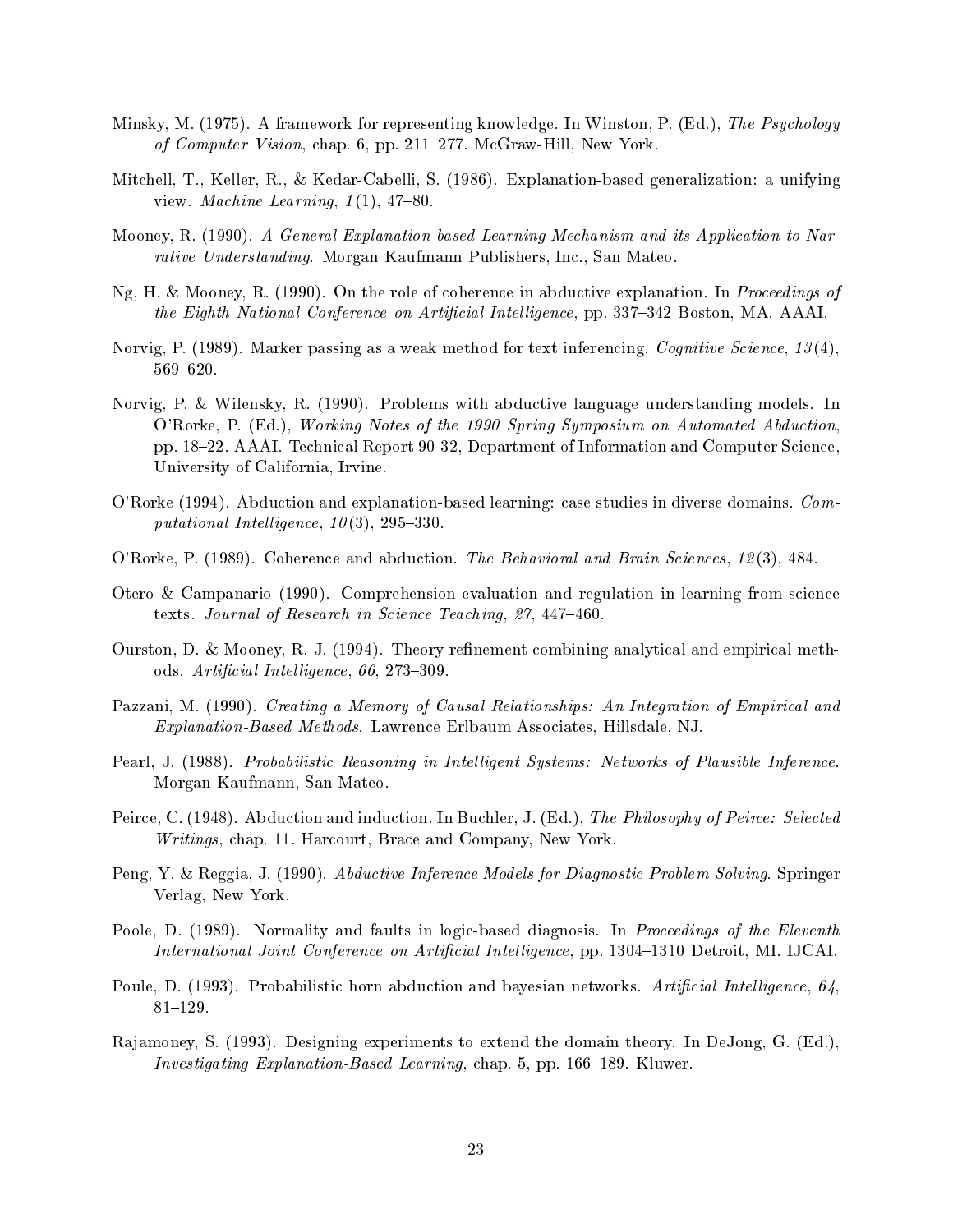- Ram, A. & Leake, D. (1991). Evaluation of explanatory hypotheses. In Proceedings of the Thirteenth Annual Conference of the Cognitive Science Society, pp. 867-871 Chicago, IL. Cognitive Science Society.
- Read, S. & Cesa, I. (1991). This reminds me of the time when  $\dots$ : expectation failures in reminding and explanation. Journal of Experimental Social Psychology, 27, 1-25.
- Rieger, C. (1975). Conceptual memory and inference. In Conceptual Information Processing. North-Holland, Amsterdam.
- Riesbeck, C. & Schank,R. (1989). Inside Case-Based Reasoning. Lawrence Erlbaum Associates, Hillsdale, NJ.
- Rymon, R. (1993). Diagnostic Reasoning and Planning in Exploratory-Corrective Domains. Ph.D. thesis, The University of Pennsylvania.
- Sanford, A. (1990). On the nature of text-driven inference. In Balota, D., d'Arcais, G. F., & Rayner, K. (Eds.), Comprehension processes in reading, chap. 24. Lawrence Erlbaum, Hillsdale, NJ.
- Schank, R. (1982). Dynamic Memory: A Theory of Learning in Computers and People. Cambridge University Press, Cambridge, England.
- Schank, R. (1986). Explanation Patterns: Understanding Mechanically and Creatively. Lawrence Erlbaum Associates, Hillsdale, NJ.
- Schank, R. & Abelson, R. (1977). Scripts, Plans, Goals and Understanding. Lawrence Erlbaum Associates, Hillsdale, NJ.
- Schank, R. & Leake, D. (1989). Creativity and learning in a case-based explainer. Artificial Intelligence,  $40(1-3)$ , 353-385. Also in Carbonell, J., editor, *Machine Learning: Paradigms* and Methods, MIT Press, Cambridge, MA, 1990.
- Schank, R., Riesbeck, C., & Kass, A. (Eds.). (1994). Inside Case-Based Explanation. Lawrence Erlbaum Associates, Hillsdale New Jersey.
- Selman, B. & Levesque, H. J. (1990). Abductive and default reasoning: a computational core. In Proceedings of the Eighth National Conference on Artificial Intelligence, pp. 343–348 Boston, MA. AAAI.
- Snyder, C., Higgens, R., & Stucky, R. (1983). Excuses: Masquerades in Search of Grace. Wiley, New York.
- Sooriamurthi, R. & Leake, D. (1994). Towards situated explanation. In Proceedings of the Twelfth National Conference on Artificial Intelligence, p. 1492 Seattle, WA.
- Stern, C. & Luger, G. (1992). A model for abductive problem-solving based on explanations templates and lazy evaluation. International Journal of Expert Systems,  $5(3)$ , 249-265.
- Tadepalli, P. (1989). Lazy explanation-based learning: a solution to the intractable theory problem. In Proceedings of the Eleventh International Joint Conference on Artificial Intelligence, pp. 694{700 Detroit, MI. IJCAI.
- Thagard, P. (1989). Explanatory coherence. The Behavioral and Brain Sciences,  $12(3)$ , 435-502.